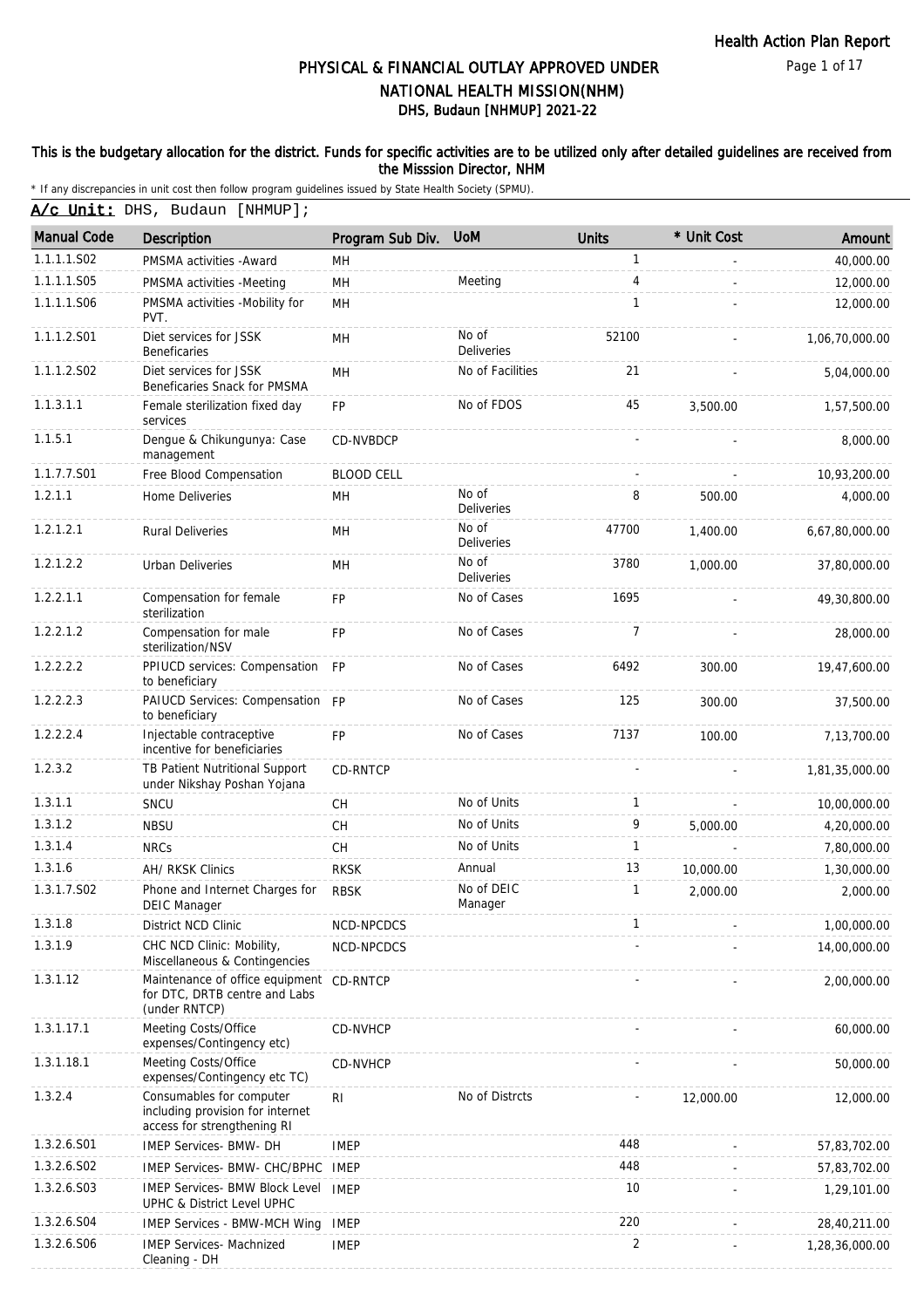#### This is the budgetary allocation for the district. Funds for specific activities are to be utilized only after detailed guidelines are received from the Misssion Director, NHM

| <b>Manual Code</b> | Description                                                                                                                                                                                                  | Program Sub Div. | <b>UoM</b>           | <b>Units</b> | * Unit Cost | Amount         |
|--------------------|--------------------------------------------------------------------------------------------------------------------------------------------------------------------------------------------------------------|------------------|----------------------|--------------|-------------|----------------|
| 1.3.2.6.S07        | <b>IMEP Services- Machnized</b><br>Cleaning - MCH Wing (100 Bed)                                                                                                                                             | <b>IMEP</b>      |                      | $\mathbf{1}$ |             | 37,18,000.00   |
| 1.3.2.6.S09        | <b>IMEP Services- Mechanized</b><br>Laundry- District Level Hospital                                                                                                                                         | <b>IMEP</b>      |                      | 2            |             | 47,87,000.00   |
| 1.3.2.6.S10        | IMEP Services- Cleaning -<br>CHC/BPHC                                                                                                                                                                        | <b>IMEP</b>      | per bed per<br>month | 448          | 548.35      | 29,47,930.00   |
| 1.3.2.6.S11        | IMEP Services-Cleaning - MCH<br>Wing                                                                                                                                                                         | <b>IMEP</b>      | per bed per<br>month | 120          | 548.35      | 7,89,624.00    |
| 1.3.2.6.S17        | <b>IMEP Services- Mechanized</b><br>Laundry- MCH Wing (100 Bed)                                                                                                                                              | <b>IMEP</b>      |                      | $\mathbf{1}$ |             | 13,45,000.00   |
| 2.2.1              | POL for Family Planning/ Others                                                                                                                                                                              | FP               | No of FDOS           | 45           | 1,000.00    | 45,000.00      |
| 2.2.2              | Mobility & Communication<br>support for AH counsellors &<br><b>RKSK Coordinators</b>                                                                                                                         | <b>RKSK</b>      |                      | 34           |             | 3,22,800.00    |
| 2.2.3              | Mobility support for RBSK Mobile RBSK<br>health team                                                                                                                                                         |                  | No of Vehicle        | 30           | 33,000.00   | 1,18,80,000.00 |
| 2.2.4              | Support for RBSK: CUG<br>connection per team and rental                                                                                                                                                      | <b>RBSK</b>      | No of Team           | 30           | 200.00      | 72,000.00      |
| 2.2.11             | Any Other                                                                                                                                                                                                    |                  |                      |              |             | 2,91,000.00    |
| 2.3.1.1.2          | Monthly Village Health and<br><b>Nutrition Days</b>                                                                                                                                                          | RI               | No of Session        | 9439         | 100.00      | 9,43,900.00    |
| 2.3.1.5            | Organizing Adolescent Health<br>day                                                                                                                                                                          | <b>RKSK</b>      | AHD                  | 200          | 2,500.00    | 5,00,000.00    |
| 2.3.1.6            | Organising Adolescent Friendly<br>Club meetings at subcentre<br>Level                                                                                                                                        | <b>RKSK</b>      | <b>AFC Meeting</b>   | 400          | 250.00      | 1,00,000.00    |
| 2.3.1.10           | Mobility support for mobile<br>health team/ TA/DA to<br>vaccinators                                                                                                                                          | RI.              | No of Vehicle        | 3            | 3,96,000.00 | 11,88,000.00   |
| 2.3.1.11           | Outreach for demand<br>generation, testing and<br>treatment of Viral Hepatitis<br>through Mobile Medical<br>Units/NGOs/CBOs/etc                                                                              | CD-NVHCP         |                      |              |             | 20,000.00      |
| 2.3.2.3            | DMHP: Targeted interventions at NCD-NMHP<br>community level Activities &<br>interventions targeted at<br>schools, colleges, workplaces,<br>out of school adolescents, urban<br>slums and suicide prevention. |                  |                      | $\mathbf{1}$ |             | 6,00,000.00    |
| 2.3.3.2            | Screening and free spectacles to<br>school children                                                                                                                                                          | NCD-NPCB         | No of Cases          |              |             | 13,02,000.00   |
| 2.3.3.3            | Screening and free spectacles<br>for near work to Old Person                                                                                                                                                 | NCD-NPCB         | No of Cases          |              |             | 6,51,000.00    |
| 2.3.3.4.1          | Coverage of Public School and<br>Private school                                                                                                                                                              | NCD-NTCP         |                      | $\mathbf{1}$ |             | 4,99,660.00    |
| 2.3.3.4.5          | Sensitization campaign for<br>college students                                                                                                                                                               | NCD-NTCP         |                      | $\mathbf{1}$ |             | 2,00,000.00    |
| 3.1.1.3.2.S01      | ASHA/AWW/Volunteer Incentive<br>for detection of leprosy                                                                                                                                                     | CD-NLEP          |                      |              |             | 88,250.00      |
| 3.1.1.3.2.S02      | ASHA Incentive for PB<br>(Treatment completion)                                                                                                                                                              | CD-NLEP          |                      |              |             | 70,000.00      |
| 3.1.1.3.2.S03      | ASHA Incentive for MB<br>(Treatment completion)                                                                                                                                                              | CD-NLEP          |                      |              |             | 84,720.00      |
| 3.1.1.3.3          | Any Other ASHS Incentives<br>(ASHA Involvement under NLEP<br>- Sensitisation)                                                                                                                                | CD-NLEP          |                      |              |             | 49,900.00      |
| 3.1.1.3.A.S01      | ASHA Incentive/ Honorarium for<br>Malaria and LLIN Distribution                                                                                                                                              | CD-NVBDCP        |                      |              |             | 9,00,000.00    |
| 3.1.1.3.A.S02      | ASHA Incentive for Dengue and<br>Chikungunya                                                                                                                                                                 | CD-NVBDCP        |                      |              |             | 27,18,000.00   |
| 3.1.1.4.A.1.S01    | ASHA Incentive Filling of CBAC                                                                                                                                                                               | <b>CP</b>        | No. of               |              | 10.00       | 39,27,920.00   |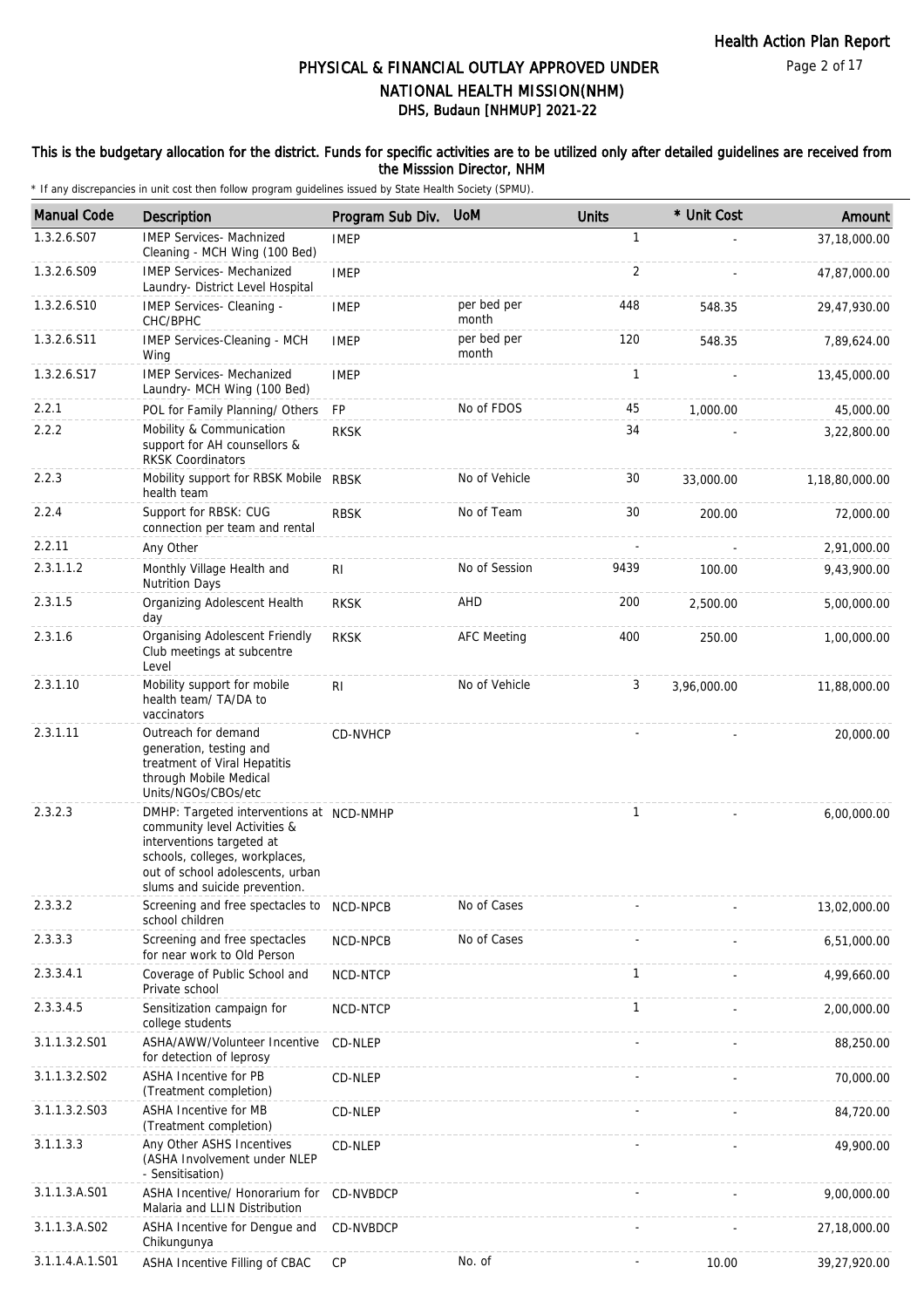#### This is the budgetary allocation for the district. Funds for specific activities are to be utilized only after detailed guidelines are received from the Misssion Director, NHM

| <b>Manual Code</b> | Description                                                                                                          | Program Sub Div. | <b>UoM</b>                               | <b>Units</b> | * Unit Cost | Amount         |
|--------------------|----------------------------------------------------------------------------------------------------------------------|------------------|------------------------------------------|--------------|-------------|----------------|
|                    | forms and familly folder of<br>patients with confirm NCD cases                                                       |                  | <b>Beneficiaries</b>                     |              |             |                |
| 3.1.1.1.4.S09.A    | ASHA incentive for HRP<br>identification and follow up                                                               | MН               | No of HRP                                | 1400         | 300.00      | 4,20,000.00    |
| 3.1.1.1.1.S01      | JSY Incentive to ASHA                                                                                                | MН               | No of<br>Deliveries                      | 41400        |             | 2,48,40,000.00 |
| 3.1.1.1.1.S03      | National Iron Plus Incentive for<br>mobilizing children and/or<br>ensuring compliance and<br>reporting (6-59 months) | CH               | No of ASHA                               | 2582         | 50.00       | 7,74,600.00    |
| 3.1.1.1.2.S01      | ASHA incentive under MAA<br>programme @ Rs 100 per ASHA<br>for quarterly mother's meeting                            | СH               | No of ASHA                               | 2582         | 100.00      | 10,32,800.00   |
| 3.1.1.1.2.S02      | Incentive for Home Based<br>Newborn Care programme                                                                   | <b>CH</b>        | No. of Child                             | 73694        | 250.00      | 1,84,23,500.00 |
| 3.1.1.1.2.S04      | Incentive for referral of SAM<br>cases to NRC and for follow up<br>of discharge SAM children from<br><b>NRCs</b>     | СH               | No.of SAM<br>Child referal &<br>followup | 1            | 150.00      | 28,800.00      |
| 3.1.1.1.2.S05      | Incentive for National<br>Deworming Day for mobilising<br>out of school children                                     | <b>RKSK</b>      | ASHA                                     | 5484         | 100.00      | 5,48,400.00    |
| 3.1.1.1.2.S06      | Incentive for IDCF for<br>prophylactic distribution of ORS<br>to family with under-five<br>children.                 | СH               | No of ASHA                               | 2582         | 100.00      | 2,58,200.00    |
| 3.1.1.1.2.S07      | Incentive to ASHA for Quaterly<br>Visit Under HBYC                                                                   | СH               | No of Children                           | 39059        | 50.00       | 97,64,750.00   |
| 3.1.1.1.3.S01      | ASHA Incentive under<br>Immunzation                                                                                  | RI               | No of Children                           | 74313        | 225.00      | 1,67,20,380.00 |
| 3.1.1.1.4.S08      | ASHA incentive for injectable<br>contraceptive (Antara)                                                              | <b>FP</b>        | No of Cases                              | 5489         | 100.00      | 5,48,900.00    |
| 3.1.1.1.4.S09.B    | Reimbursement of travel<br>expenses for accompanying a<br>women to facility for medical<br>abortion                  | <b>FP</b>        | No of Cases                              | 166          | 225.00      | 37,350.00      |
| 3.1.1.1.4.S09.C    | Reimbursement of travel<br>expenses for accompanying a<br>women to facility for surgical<br>abortion (MVA/EVA)       | <b>FP</b>        | No of Cases                              | 200          | 150.00      | 30,000.00      |
| 3.1.1.1.4.S01      | ASHA Incentives under Saas<br>Bahu Sammellan                                                                         | FP               | No of Events                             | 2096         | 100.00      | 2,09,600.00    |
| 3.1.1.1.4.S02      | ASHA Incentives under Nayi Pehl FP<br>Kit                                                                            |                  | No of Kits                               | 10328        | 100.00      | 10,32,800.00   |
| 3.1.1.1.4.S04      | ASHA PPIUCD incentive for<br>accompanying the client for<br>PPIUCD insertion                                         | <b>FP</b>        | No of Cases                              | 12792        | 150.00      | 19,18,800.00   |
| 3.1.1.1.4.S05      | <b>ASHA PAIUCD incentive for</b><br>accompanying the client for<br>PAIUCD insertion                                  | <b>FP</b>        | No. of cases                             | 125          | 150.00      | 18,750.00      |
| 3.1.1.1.4.S06.A    | ASHA incentive under ESB<br>scheme for promoting spacing of<br>births between 02 children                            | <b>FP</b>        | No. of cases                             | 577          | 500.00      | 2,88,500.00    |
| 3.1.1.1.4.S06.B    | ASHA incentive under ESB<br>scheme for promoting spacing of<br>02 years after marriage                               | FP               | No. of cases                             | 307          |             | 1,53,500.00    |
| 3.1.1.1.4.S07      | ASHA incentive under ESB<br>scheme for promoting Adoption<br>of Limiting Method upto Two<br>Children                 | <b>FP</b>        | No of Cases                              | 272          | 1,000.00    | 2,72,000.00    |
| 3.1.1.1.5.S02      | Incentive for mobilizing<br>adolescents and community for<br>AHD                                                     | <b>RKSK</b>      | ASHA                                     | 250          | 200.00      | 2,00,000.00    |
| 3.1.1.5            | ASHA incentives for routine                                                                                          | <b>CP</b>        | No. of Rural &                           |              | 2,000.00    | 6,84,60,000.00 |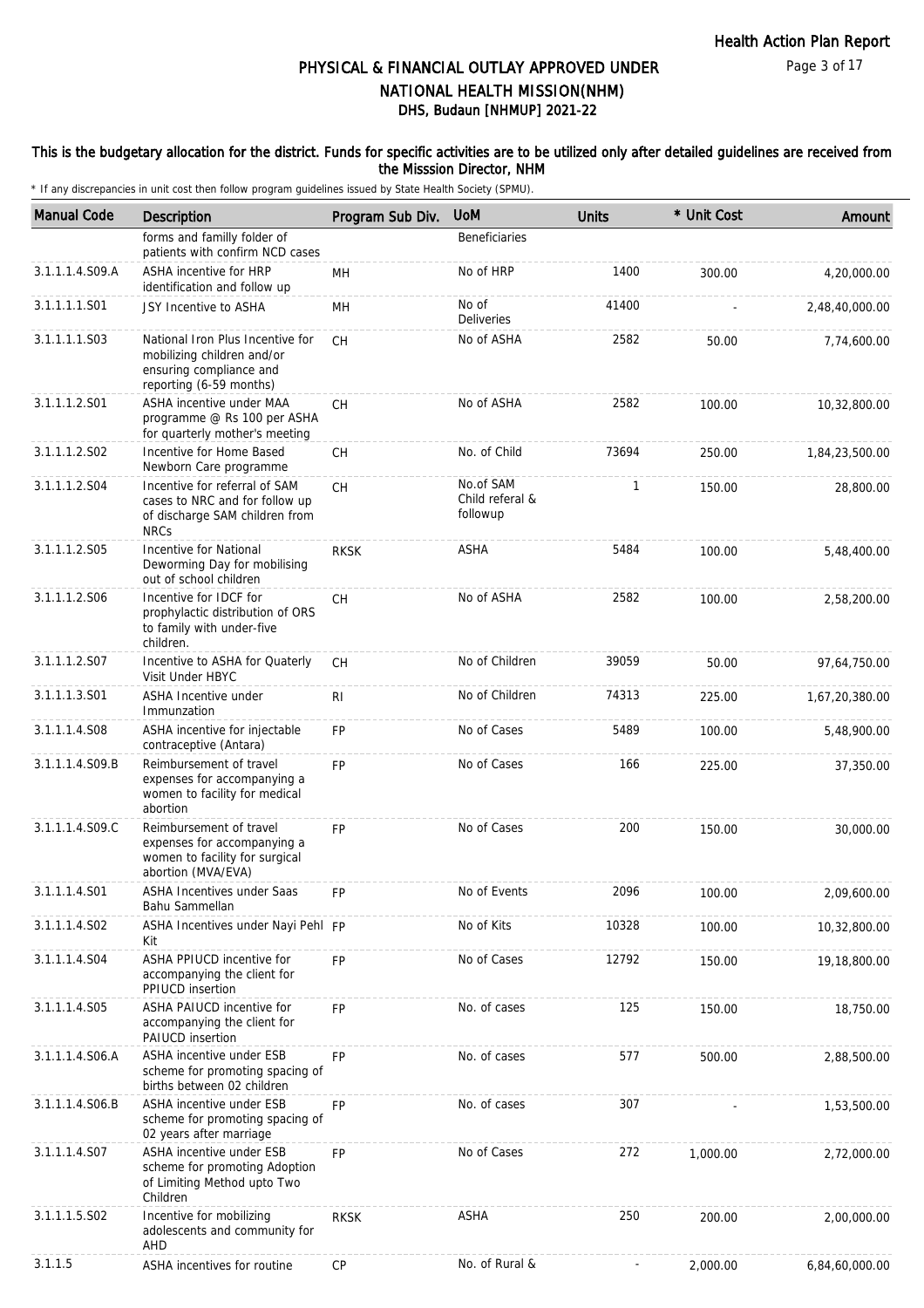#### This is the budgetary allocation for the district. Funds for specific activities are to be utilized only after detailed guidelines are received from the Misssion Director, NHM

| <b>Manual Code</b> | Description                                                                                                                       | Program Sub Div. | <b>UoM</b>                             | <b>Units</b> | * Unit Cost | Amount         |
|--------------------|-----------------------------------------------------------------------------------------------------------------------------------|------------------|----------------------------------------|--------------|-------------|----------------|
|                    | activities                                                                                                                        |                  | Rurban ASHA                            |              |             |                |
| 3.1.1.6.S01        | Incentive to ASHA Facilitator for<br>CBAC, HRP and SAM Tracking                                                                   | CP               | No of AF                               |              | 1,700.00    | 26,31,600.00   |
| 3.1.1.6.S02        | Incentive to ASHA for Health<br>Promotion Day                                                                                     | CP               | No. of Rural &<br>Rurban ASHA          |              | 200.00      | 68,46,000.00   |
| 3.1.1.6.S03        | Incentive to ASHA under PMMVY CP                                                                                                  |                  | No. of<br><b>Beneficiaries</b>         |              | 100.00      | 20,59,400.00   |
| 3.1.1.6.S04        | ASHA Beema- Pradhan Mantri<br>Jeevan Jyoti & Suraksh Bima<br>Yojna                                                                | <b>CP</b>        |                                        |              |             | 10,43,136.00   |
| 3.1.1.6.S05        | Mother Group Meeting                                                                                                              | СP               | No. of Rural &<br>Rurban ASHA          |              |             | 82,37,600.00   |
| 3.1.3.1.1.S01      | Asha/ Asha Sangni Uniform                                                                                                         | CP               | No. of<br>Rural, Rurban<br>ASHA & AF   |              | 600.00      | 18,42,600.00   |
| 3.1.3.1.1.S02      | Asha/ Asha Sangni Umbrella                                                                                                        | CP               | No. of<br>Rural, Rurban<br>ASHA & AF   |              | 200.00      | 6,14,200.00    |
| 3.1.3.1.3          | Awards to ASHA's/Link workers                                                                                                     | <b>CP</b>        | No. of<br>Rural, Urban<br>,Rurban ASHA |              | 300.00      | 9,30,700.00    |
| 3.1.3.1.6          | Supervision costs by ASHA<br>facilitators (Shangni) (12<br>months)                                                                | CP               | No of AF                               |              | 7,200.00    | 1,11,45,600.00 |
| 3.1.1.1.3.S02.A    | Mobilization of children through<br>ASHA or other mobilizers                                                                      | R <sub>l</sub>   | No of Session                          | 35458        | 150.00      | 53, 18, 700.00 |
| 3.1.3.5.S01        | Incentive for other link workers<br>for Prepration of Due List of<br>Childrens to be immunized                                    | R <sub>l</sub>   | No of Session                          | 1800         | 100.00      | 1,80,000.00    |
| 3.1.2.10.S03       | Incentive to ASHA Cluster<br>Meeting                                                                                              | CP               |                                        |              |             | 38,93,600.00   |
| 3.2.3.1.1          | Treatment Supporter<br>Honorarium (Rs 1000)                                                                                       | CD-RNTCP         |                                        |              |             | 40,50,000.00   |
| 3.2.3.1.2          | <b>Treatment Supporter</b><br>Honorarium (Rs 5000)                                                                                | CD-RNTCP         |                                        |              |             | 4,45,500.00    |
| 3.2.3.1.3          | Incentive for informant (Rs 500)                                                                                                  | CD-RNTCP         |                                        |              |             | 6,71,850.00    |
| 3.2.3.1.4.S01      | State/District TB Forums                                                                                                          | CD-RNTCP         |                                        |              |             | 5,000.00       |
| 3.2.3.1.4.S02      | Community Engagement<br>activities /Incentive for<br>community<br>volunteers/supervisors /LT etc<br>undertaking ACF               | CD-RNTCP         |                                        |              |             | 23,25,000.00   |
| 3.2.1.1.S02        | Other activities under Mission<br>Parivar Vikas: Demand<br>Generation (Saas Bahu<br>Sammellan)                                    | <b>FP</b>        | No of Events                           | 2096         | 1,500.00    | 31,44,000.00   |
| 3.2.1.2            | Incentives for Peer Educators                                                                                                     | <b>RKSK</b>      | Peer Educator                          | 1000         | 50.00       | 6,00,000.00    |
| 3.2.2.1.1.S01      | Operational cost for Spray<br>Wages                                                                                               | CD-NVBDCP        |                                        |              |             | 24,55,458.00   |
| 3.3.2              | Orientation Workshops,<br>Trainings and capacity building<br>of PRI for RKS at District Health<br>Societies, CHC and PHC          | CP               |                                        |              |             | 18,13,100.00   |
| 3.3.3.2            | Training of PRI's<br>representatives/ Police<br>personnel/ Teachers/ Transport<br>personnel/ NGO personnel/<br>other stakeholders | NCD-NTCP         |                                        | 1            |             | 30,000.00      |
| 3.3.3.3            | Training of PRI under National<br>Program for Climate Change and<br>Human Health (NPCCHH)                                         | NCD-NPCCHH       |                                        | $\mathbf{1}$ |             | 70,000.00      |
| 3.3.4.S01          | <b>AAA Platform</b>                                                                                                               | <b>CP</b>        | No. of Rural &<br>Rurban ASHA          |              | 75.00       | 44, 17, 650.00 |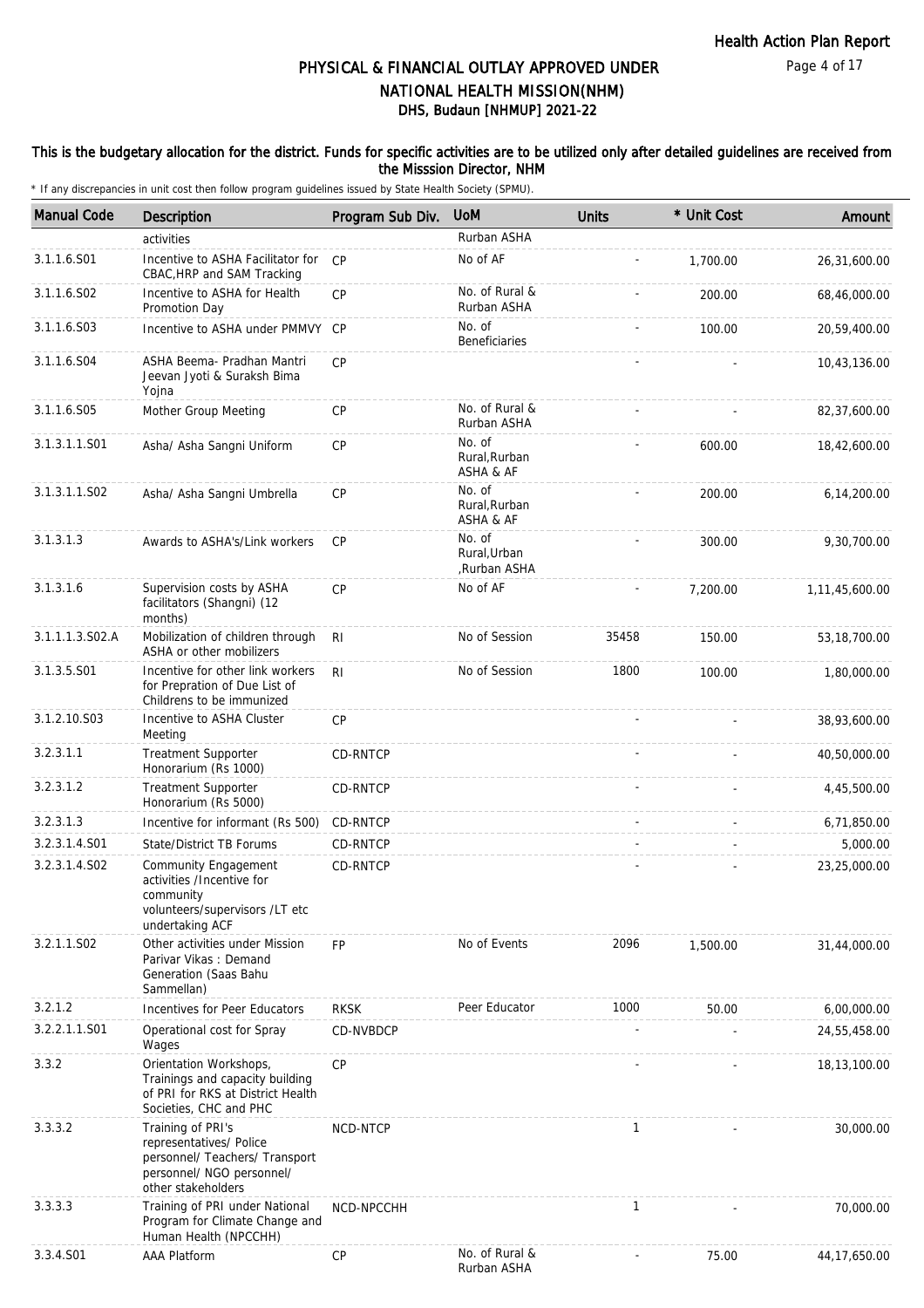#### This is the budgetary allocation for the district. Funds for specific activities are to be utilized only after detailed guidelines are received from the Misssion Director, NHM

| <b>Manual Code</b> | Description                                                                                                       | Program Sub Div.  | <b>UoM</b>                               | <b>Units</b>   | * Unit Cost | Amount         |
|--------------------|-------------------------------------------------------------------------------------------------------------------|-------------------|------------------------------------------|----------------|-------------|----------------|
| 4.1.1              | <b>District Hospitals</b>                                                                                         | <b>CP</b>         | No. of DH                                | $\overline{2}$ | 5,00,000.00 | 10,00,000.00   |
| 4.1.3              | <b>Community Health Centers</b>                                                                                   | <b>CP</b>         | No of CHC                                | 17             | 2,50,000.00 | 42,50,000.00   |
| 4.1.4              | <b>Primary Health Centers</b>                                                                                     | <b>CP</b>         | No of PHC                                | 43             | 87.500.00   | 37,62,500.00   |
| 4.1.5              | Sub Centers                                                                                                       | CP                | No. of Sub<br>Centre                     |                | 10,000.00   | 29,60,000.00   |
| 4.1.6              | Village Health Sanitation &<br><b>Nutrition Committee</b>                                                         | <b>CP</b>         | No. of VHSNC                             |                | 10,000.00   | 1,30,20,000.00 |
| 4.1.7.S01          | H&WC Additional Untied Grant-<br>SC                                                                               | <b>CP</b>         | No. of HWC-<br><b>SC</b>                 |                | 30,000.00   | 55,00,000.00   |
| 4.1.7.S02          | H&WC Additional Untied Grant-<br><b>PHC</b>                                                                       | <b>CP</b>         | No. of HWC-<br>PHC                       |                | 50,000.00   | 18,50,000.00   |
| 5.1.1.1.7.S03      | Additional Building / Major<br>Upgradation of Facility based<br>newborn care centres<br>(SNCU/NBSU/NBCC/KMC unit) | <b>CH</b>         | No of Units                              | $\mathbf{1}$   |             | 16,00,000.00   |
| 5.1.1.2.8          | Infrastructure strengthening of<br>SC to H&WC                                                                     | <b>CP</b>         | No. of HWC-<br><b>SC</b>                 |                | 7,00,000.00 | 5,53,00,000.00 |
| 5.1.1.2.9          | Infrastructure strengthening of<br>PHC to H&WC                                                                    | CP                | No. of HWC-<br><b>PHC</b>                |                | 2,74,000.00 | 30,14,000.00   |
| 5.1.2              | Sub Centre Rent and<br>Contingencies                                                                              | CP                |                                          |                |             | 18,54,000.00   |
| 5.3.3              | Blood bank/ Blood storage/ Day<br>care centre for<br>hemoglobinopathies                                           | <b>BLOOD CELL</b> | Lumpsump                                 |                |             | 50,000.00      |
| 5.3.9              | Safety Pits                                                                                                       | RI                | No of piece                              | 3              | 6,000.00    | 18,000.00      |
| 5.3.14             | Civil Works under RNTCP                                                                                           | CD-RNTCP          |                                          |                |             | 1,60,000.00    |
| 6.1.1.1.2.S02      | FRU Strengthening                                                                                                 | MH                | List of<br><b>Different</b><br>Equipment |                |             | 15,61,797.00   |
| 6.1.1.1.5          | Any other Equipment<br>(Instrument and Equipment for<br>HWC)                                                      | MH                | List of<br><b>Different</b><br>Equipment | 4              |             | 8,00,000.00    |
| 6.1.1.2.4.S04      | Procurement of equipment for<br>SNCU (Old)                                                                        | <b>CH</b>         | No of Units                              | $\mathbf{1}$   |             | 19,50,000.00   |
| 6.1.1.3.3          | Minilap kits                                                                                                      | FP                | No of Kits                               | 2              | 3,000.00    | 6,000.00       |
| 6.1.1.3.5          | PPIUCD forceps                                                                                                    | FP                | No of Kelly<br>forcep                    | 75             | 600.00      | 45,000.00      |
| 6.1.5.1.1          | Grant-in-aid for Vision Centre<br>(PHC) (Govt.)                                                                   | NCD-NPCB          |                                          |                |             | 1,00,000.00    |
| 6.1.1.21.1         | Recurring GIA: Machinery &<br>Equipment for DH                                                                    | NCD-NPHCE         |                                          | $\mathbf{1}$   |             | 1,50,000.00    |
| 6.1.2.6.F1.S03     | IT Recurring Expenses for PHC                                                                                     | <b>CP</b>         |                                          |                |             | 1,30,000.00    |
| 6.1.2.6.F1.S04     | Laptop for HWC-PHC                                                                                                | <b>CP</b>         |                                          |                |             | 7,15,000.00    |
| 6.1.4.3.1          | <b>MCR</b>                                                                                                        | CD-NLEP           |                                          |                |             | 80,000.00      |
| 6.1.4.3.2          | Aids/Appliance                                                                                                    | CD-NLEP           |                                          |                |             | 17,000.00      |
| 6.1.4.3.3          | Equipment                                                                                                         | CD-NLEP           |                                          |                |             | 5,000.00       |
| 6.1.6.1            | Repairs of Laparoscopes                                                                                           |                   | No of<br>Laproscopes                     | 2              | 25,000.00   | 50,000.00      |
| 6.2.1.1.A7.S05.a   | Drugs & Consumables Normal<br>Delivery L1 Facility                                                                | MH                | No of<br>Deliveries                      | 5600           |             | 1,12,000.00    |
| 6.2.1.1.A7.S05.b   | Drugs & Consumables Normal<br>Delivery L2 Facility                                                                | MH                | No of<br>Deliveries                      | 42800          |             | 17,12,000.00   |
| 6.2.1.1.A7.S05.c   | Drugs & Consumables Normal<br>Delivery L3 Facility                                                                | MH                | No of<br><b>Deliveries</b>               | 9000           |             | 7,20,000.00    |
| 6.2.1.1.A7.S05.d   | Drugs & Consumables Caesarean MH<br>Delivery L3 Facility                                                          |                   | No of<br>Deliveries                      | 400            |             | 1,44,000.00    |
| 6.2.1.1.A7.S05.k   | Normal Delivery L3 Medical<br>College (A Category @ Rs.400)                                                       | MH                | No of<br><b>Deliveries</b>               | 300            |             | 1,20,000.00    |
| 6.2.1.1.A7.S05.m   | Medical College (Simple LSCS)(                                                                                    | MH                | No of                                    | 100            |             | 1,80,000.00    |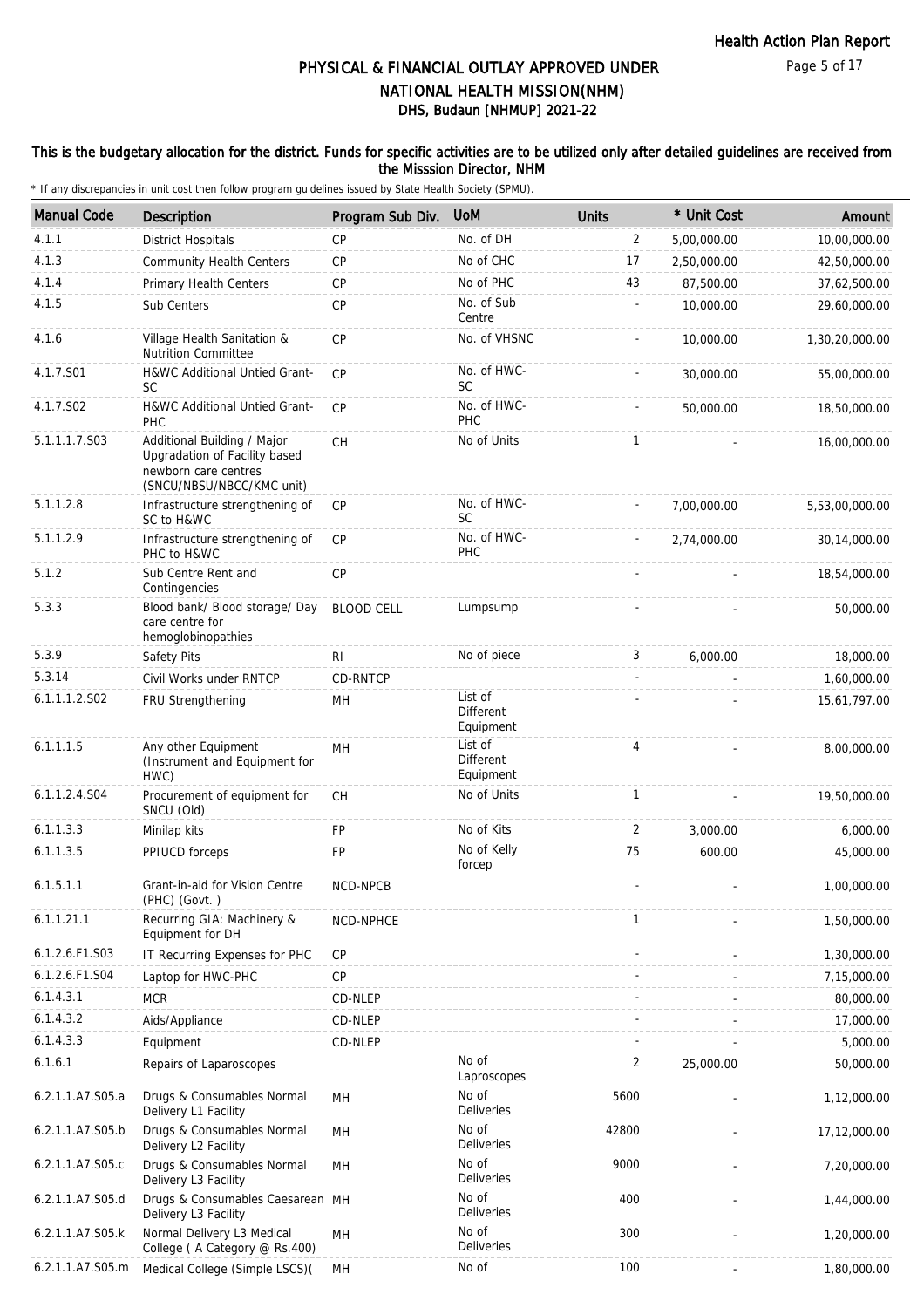### This is the budgetary allocation for the district. Funds for specific activities are to be utilized only after detailed guidelines are received from the Misssion Director, NHM

| <b>Manual Code</b> | <b>Description</b>                                                                                         | Program Sub Div.  | <b>UoM</b>        | <b>Units</b> | * Unit Cost | Amount            |
|--------------------|------------------------------------------------------------------------------------------------------------|-------------------|-------------------|--------------|-------------|-------------------|
|                    | A Category @ Rs.1800)                                                                                      |                   | <b>Deliveries</b> |              |             |                   |
| 6.2.1.2.2.12       | AEFI kit under RI Program                                                                                  | RI                | No. of Kits       | 90           | 200.00      | 18,000.00         |
| 6.2.1.3.1          | Nayi Pehl Kit                                                                                              | <b>FP</b>         | No of Kits        | 10328        | 220.00      | 22,72,160.00      |
| 6.2.1.5.1          | Medicine for Mobile health team                                                                            | <b>RBSK</b>       | No of Team        | 30           | 5,000.00    | 1,50,000.00       |
| 6.2.1.6.1          | Red/Black plastic bags et                                                                                  | RI                | No of Session     | 47196        | 9.00        | 4,24,764.00       |
| 6.2.1.6.2          | Bleach/Hypochlorite solution/<br>Twin bucket                                                               | R <sub>1</sub>    | No of Facilities  |              |             | 30,000.00         |
| 6.2.2.1.4          | Replenishment of ASHA HBNC<br>kits                                                                         | <b>CP</b>         | No of ASHA        |              | 150.00      | 3,30,450.00       |
| 6.2.2.2.2          | Drugs and Supplies for blood<br>related disorders-<br>Haemoglobinopathies                                  | <b>BLOOD CELL</b> |                   |              |             | 80,000.00         |
| 6.2.2.4.1          | Drugs & Supplies for Ayush                                                                                 | <b>AYUSH</b>      | No of Doctors     | 35           | 50,000.00   | 17,50,000.00      |
| 6.2.2.6.1          | Lab strengthening of SHC - HWC                                                                             | CP                |                   |              |             | 36,60,000.00      |
| 6.2.2.6.2          | Lab strengthening of PHC - HWC CP                                                                          |                   |                   |              |             | 22,10,000.00      |
| 6.2.3.1.1          | Chloroquine phosphate tablets                                                                              | CD-NVBDCP         |                   |              |             | 80,000.00         |
| 6.2.3.1.2          | Primaguine tablets 2.5 mg                                                                                  | CD-NVBDCP         |                   |              |             | 40,000.00         |
| 6.2.3.1.3          | Primaquine tablets 7.5 mg                                                                                  | CD-NVBDCP         |                   |              |             | 80,000.00         |
| 6.2.3.1.8          | Dengue NS1 antigen kit                                                                                     | CD-NVBDCP         |                   |              |             | 11,000.00         |
| 6.2.3.1.10         | Pyrethrum extract 2% for spare<br>spray                                                                    | CD-NVBDCP         |                   |              |             | 1,00,000.00       |
| 6.2.3.1.12         | RDT Malaria - bi-valent (For Non CD-NVBDCP<br>Project states)                                              |                   |                   |              |             | 8,34,000.00       |
| 6.2.3.2.1          | Supportive drugs, lab. Reagents CD-NLEP                                                                    |                   |                   |              |             | 13,000.00         |
| 6.2.3.3.1          | Laboratory Materials                                                                                       | CD-RNTCP          |                   |              |             | 21,40,000.00      |
| 6.2.3.3.2          | Procurement of Drugs                                                                                       | CD-RNTCP          |                   |              |             | 11,10,000.00      |
| 6.2.4.1.1          | Assistance for<br>consumables/drugs/medicines to<br>the Govt./District Hospital for<br>Cat sx etc          | NCD-NPCB          | No of Cases       |              |             | 22,90,320.00      |
| 6.2.4.5.1          | Drugs & Consumables for NCD<br>Management (incl. Diabetes,<br>Hypertension, Strokes etc)for<br>whole dist. | NCD-NPCDCS        |                   | $\mathbf{1}$ |             | 2,00,000.00       |
| 6.2.4.5.3          | Drugs & Diagnostic for NCD<br>Management incl. Diabetes,<br>Hypertension, Strokes etc                      | NCD-NPCDCS        |                   |              |             | 4,20,000.00       |
| 6.2.4.5.6          | Drugs & supplies for Universal<br>Screening of NCDs                                                        | NCD-NPCDCS        |                   | $\mathbf{1}$ |             | 51,80,000.00      |
| 6.1.3.2.a.S01      | Free Diagnostics for Pregnant<br>women under JSSK - USG on<br>PPP for PMSMA                                | MН                | No of ANC         | 1200         |             | 3,60,000.00       |
| 6.1.3.2.a.S02      | Free Diagnostics for Pregnant<br>women under JSSK- AVD for for<br>HIV & Syphilis at VHNDs                  | MН                | No of ANC         | 321          |             |                   |
| $6.1.3.2.a.$ SO3   | Free Diagnostics for Pregnant<br>women under JSSK-MH                                                       | MH                | No of ANC         | 90000        |             | 9,00,000.00       |
| 6.1.3.2.b          | Free Diagnostics for Sick infants<br>under JSSK                                                            | <b>CH</b>         | No of Units       | 1            |             | 1,20,000.00       |
| 6.3.1.S03          | Any other (please specify)                                                                                 |                   |                   |              |             | 1,94,00,000.00    |
| 7.5.1              | Tribal Patient Support &<br><b>Transportation Charges</b>                                                  | CD-RNTCP          |                   |              |             | 1,08,900.00       |
| 7.5.2              | Sample collecton &<br>transportation charges                                                               | CD-RNTCP          |                   |              |             | 5,09,750.00       |
| 8.1.1.1            | ANMs - MH                                                                                                  | MH                | No of MH ANM      | 312          |             | 6, 17, 12, 501.00 |
| 8.1.1.1.S01        | ANM For New Sub-Center - CP                                                                                | СP                |                   |              |             | 80,01,511.00      |
| 8.1.1.2.S01        |                                                                                                            |                   | No of MCH         |              |             |                   |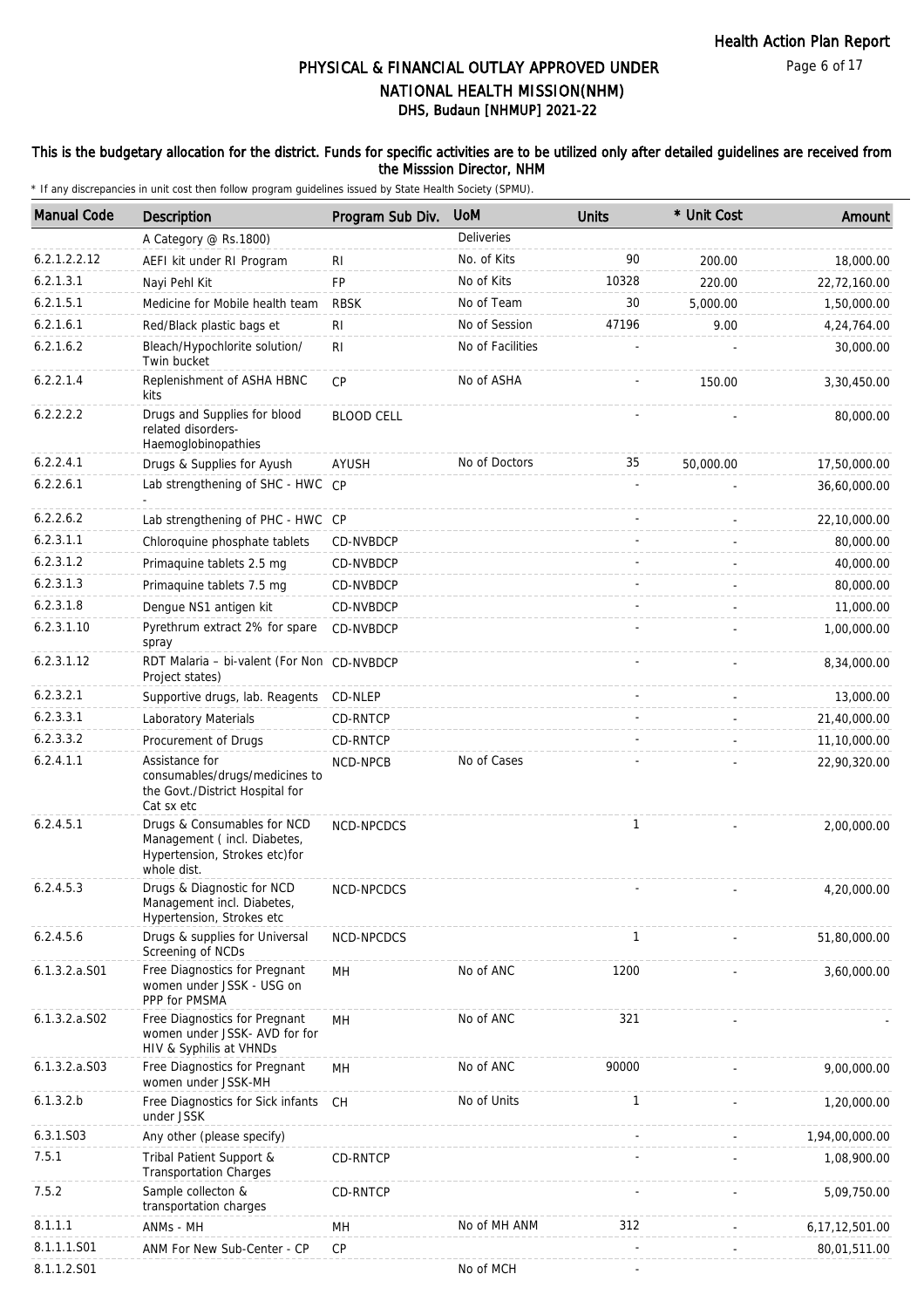#### This is the budgetary allocation for the district. Funds for specific activities are to be utilized only after detailed guidelines are received from the Misssion Director, NHM

| <b>Manual Code</b> | Description                                                                              | Program Sub Div. | <b>UoM</b>                                              | <b>Units</b> | * Unit Cost | Amount         |
|--------------------|------------------------------------------------------------------------------------------|------------------|---------------------------------------------------------|--------------|-------------|----------------|
|                    | Staff Nurses-100 Beded MCH<br>Wing Neotology                                             | MH               | Neonatology<br>trained Staff<br><b>Nurse</b>            |              |             | 57,92,504.00   |
| 8.1.1.2.S02        | Staff Nurses-100 Beded MCH<br>Wing nursing sister                                        | MH               | No of MCH<br>Nursing Sister                             |              |             | 11,36,786.00   |
| 8.1.1.2.S05        | Staff Nurses-MH                                                                          | MН               | No of MH<br><b>Staff Nurse</b>                          | 148          |             | 4,42,61,356.00 |
| 8.1.1.2.S11        | Staff Nurse HWC - CP                                                                     | CP               |                                                         |              |             | 74,91,943.00   |
| 8.1.1.2.S12        | Staff Nurses HWC - MH                                                                    | MH               |                                                         | 12           |             | 14,40,936.00   |
| 8.1.1.5.S01        | Laboratory Technicians -100<br>Beded MCH Wing                                            | MH               | No of MCH<br>Laboratory<br>Technician                   |              |             | 10,42,842.00   |
| 8.1.1.5.S02        | Laboratory Technicians -HR                                                               | <b>HR</b>        |                                                         | 3            |             | 7,94,448.00    |
| 8.1.1.5.S04        | Laboratory Technicians - RNTCP                                                           | CD-RNTCP         |                                                         |              |             | 77,64,240.00   |
| 8.1.1.6.S05        | OT Technician                                                                            | <b>MIS</b>       | No of MH OT<br>technician                               |              |             | 7,93,800.00    |
| 8.1.1.6.S06        | OT Technician-MCH Wing                                                                   | MН               | No of MCH OT<br>Technician                              |              |             | 4, 14, 263.00  |
| 8.1.1.9            | Radiographer/ X-ray technician                                                           | HR               |                                                         | 3            |             | 5,51,430.00    |
| 8.1.1.10.S02       | Physiotherapist/ Occupational<br>Therapist-CD-NLEP                                       | CD-NLEP          |                                                         |              |             | 4,63,315.00    |
| 8.1.1.12.S02       | Para Medical Worker CD-NLEP                                                              | CD-NLEP          |                                                         |              |             | 52,55,498.00   |
| 8.1.2.1.S01        | Obstetricians and Gynaecologists MH<br>-100 Beded MCH Wing                               |                  | No of MCH<br>Obstetricians<br>and<br>Gynaecologist<br>S |              |             | 42,55,200.00   |
| 8.1.2.1.S04        | Obstetricians and Gynaecologists MH<br>-MH                                               |                  | No of MH<br>Obstetricians<br>and<br>Gynaecologist<br>S  |              |             | 58,20,000.00   |
| 8.1.2.2.S01        | Paediatricians- 100 Beded MCH<br>Wing                                                    | MH               | No of MCH<br>Pediatrician                               |              |             | 37,47,600.00   |
| 8.1.2.3.S02        | Anaesthetists -100 Beded MCH<br>Wing                                                     | MH               | No of MCH<br>Anesthetic                                 |              |             | 32,40,000.00   |
| 8.1.2.3.S05        | Anaesthetists -MH                                                                        | MН               | No of MH<br>Anesthetic                                  |              |             | 32,40,000.00   |
| 8.1.2.4.S02        | Surgeons-DH Strengthening                                                                | HS               |                                                         |              |             | 12,00,000.00   |
| 8.1.2.5.S01        | Radiologists- 100 Beded MCH<br>Wing                                                      | MH               | No of MCH<br>Radiologist                                |              |             | 11,70,000.00   |
| 8.1.2.6.S01        | Pathologists/ Haemotologists-<br>100 Beded MCH Wing                                      | MH               | No of MCH<br>Pathologist                                |              |             | 15,87,600.00   |
| 8.1.2.6.S03        | Pathologists/ Haemotologists-<br>DH Strengthening                                        | <b>HS</b>        |                                                         |              |             | 15,24,600.00   |
| 8.1.3.3.S01        | Orthopaedics- DH Strengthening                                                           | HS               |                                                         |              |             | 17,60,913.00   |
| 8.1.3.4.S01        | <b>ENT-DH Strengthening</b>                                                              | <b>HS</b>        |                                                         |              |             | 26,55,300.00   |
| 8.1.3.5.SO2        | Ophthalmologists-UPHSSP                                                                  | <b>HS</b>        |                                                         |              |             | 14,55,000.00   |
| 8.1.3.10.S01       | FRU Operationalization for<br>Gynae & anesthetist specialist on<br>call from govt sector | MH               | No of C<br>Section                                      | 12           |             | 36,000.00      |
| 8.1.3.10.S02       | FRU Operationalization<br>Gynecologists specialist on call<br>from pvt sector            | MH               | No of C<br>Section                                      | 6            |             | 27,000.00      |
| 8.1.3.10.S03       | FRU Operationalization<br>anesthetist specialist on call for<br>from pvt sector          | MН               | No of C<br>Section                                      | 6            |             | 18,000.00      |
| 8.1.4.1.S01        | Dental Surgeons- DH &CHC                                                                 | <b>HR</b>        |                                                         | 2            |             | 13,96,752.00   |
| 8.1.5.S02          | Medical Officers - DH<br>Strengthening                                                   | <b>HS</b>        |                                                         |              |             | 9,60,498.00    |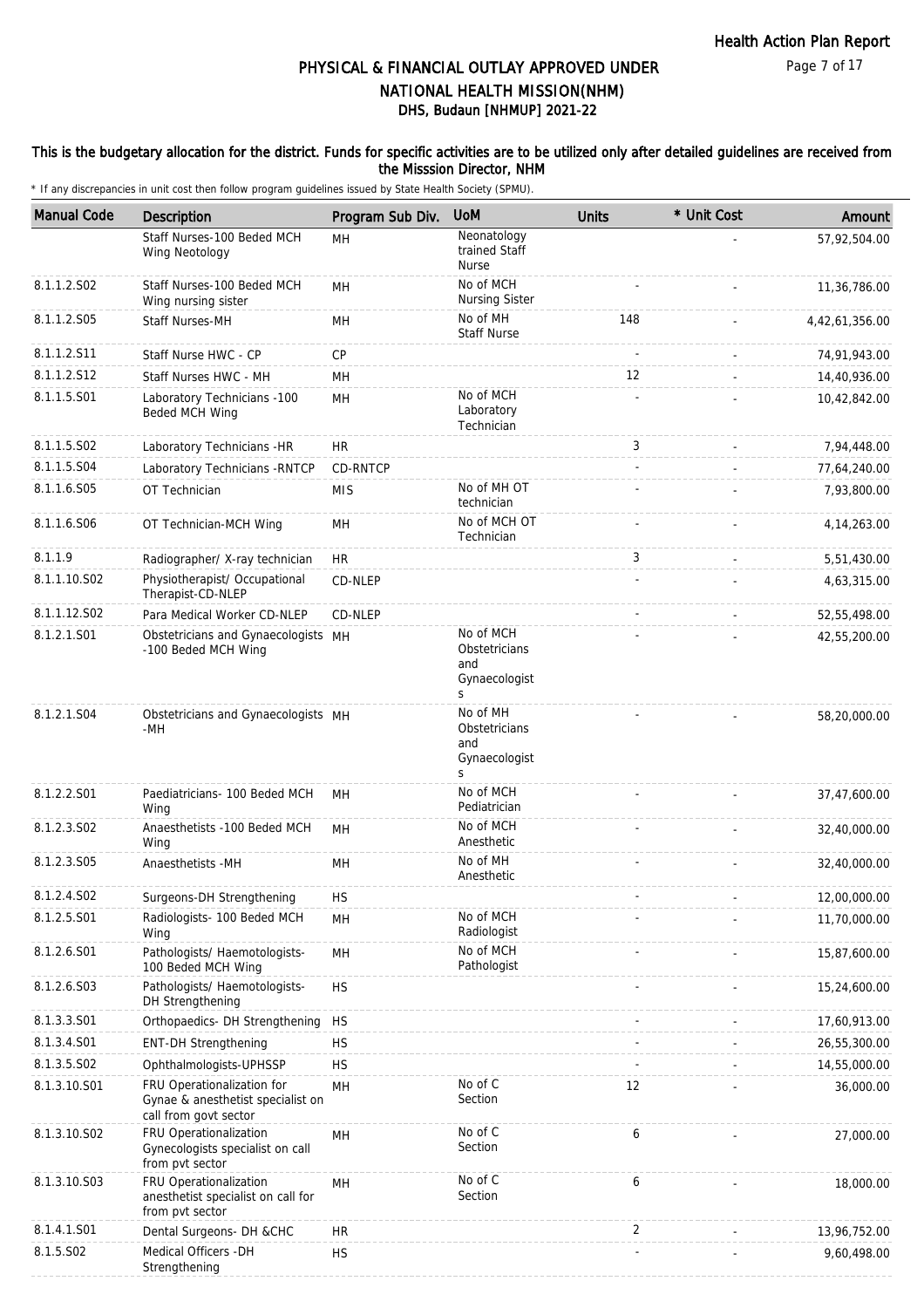#### Page 8 of 17

## DHS, Budaun [NHMUP] 2021-22 PHYSICAL & FINANCIAL OUTLAY APPROVED UNDER NATIONAL HEALTH MISSION(NHM)

### This is the budgetary allocation for the district. Funds for specific activities are to be utilized only after detailed guidelines are received from the Misssion Director, NHM

| <b>Manual Code</b> | <b>Description</b>                                          | Program Sub Div.  | <b>UoM</b>                     | <b>Units</b>   | * Unit Cost | Amount         |
|--------------------|-------------------------------------------------------------|-------------------|--------------------------------|----------------|-------------|----------------|
| 8.1.5.S03          | Medical Officers - MH                                       | MH                | No of MH LMO                   |                |             | 22,89,000.00   |
| 8.1.6.1            | <b>AYUSH MOs</b>                                            | AYUSH             |                                | 35             |             | 1,77,19,750.00 |
| 8.1.6.2            | Pharmacist - AYUSH                                          | <b>AYUSH</b>      |                                | $\mathbf{1}$   |             | 2,16,689.00    |
| 8.1.7.1.1          | MOs- AYUSH                                                  | RBSK              |                                | 49             |             | 1,98,13,920.00 |
| 8.1.7.1.2.S01      | MOs-MBBS                                                    | <b>RBSK</b>       |                                | 1              |             | 7,34,004.00    |
| 8.1.7.1.2.S02      | MOs-Dental MO/ BDS                                          | <b>RBSK</b>       |                                | 10             |             | 71,35,800.00   |
| 8.1.7.1.3          | <b>Staff Nurse</b>                                          | <b>RBSK</b>       |                                | 12             |             | 40,36,608.00   |
| 8.1.7.1.4          | ANM                                                         | <b>RBSK</b>       |                                | 18             |             | 35,31,072.00   |
| 8.1.7.1.5.S01      | Para Medical Worker                                         | <b>RBSK</b>       |                                | 27             |             | 65,39,616.00   |
| 8.1.7.1.5.S02      | Pharmacists                                                 | <b>RBSK</b>       |                                | 3              |             | 4,69,819.00    |
| 8.1.8.1            | <b>Medical Officers</b>                                     | CН                | No. of Mos                     | $\mathbf{1}$   |             | 7,56,000.00    |
| 8.1.8.2            | <b>Staff Nurse</b>                                          | CH                | No. of SNs                     | 4              |             | 13,75,994.00   |
| 8.1.8.3            | Cook cum caretaker                                          | CH                | No. of Cook                    | $\overline{2}$ |             | 3,08,551.00    |
|                    |                                                             |                   | cum Caretaker                  |                |             |                |
| 8.1.8.5            | Feeding demonstrator for NRC                                | CH                | No. of FDs                     | $\mathbf{1}$   |             | 2,89,952.00    |
| 8.1.9.1.S01        | Paediatrician SNCU-CH                                       | CH                | No. of<br>Peadiatrician        | 3              |             | 44,40,000.00   |
| 8.1.9.3.S01        | Staff Nurse - SNCU/KMC                                      | CH                | No. of SNs                     | 28             |             | 62,78,643.00   |
| 8.1.9.3.SO2        | <b>Staff Nurse -NBSU</b>                                    | CH                | No. of SNs                     | 27             |             | 59,41,231.00   |
| 8.1.9.6.S02        | Others- SNCU Staff ( Ward<br>Aaya/ Cleaner/ Security Guard) | CH                |                                | 18             |             | 23,75,905.00   |
| 8.1.9.6.S03        | Others- SNCU Staff DEO                                      | CH                | no. of Posts                   | $\mathbf{1}$   |             | 2,49,046.00    |
| 8.1.12.1           | Mid-level Service Provider                                  | СP                |                                |                |             | 95,59,920.00   |
| 8.1.12.2           | Performance incentive for Mid-<br>level service providers   | <b>CP</b>         | No. of HWC-<br>CHO             |                | 15,000.00   | 58,61,250.00   |
| 8.1.13.1.S02       | Counsellor -RKSK                                            | <b>RKSK</b>       |                                | 17             |             | 44, 34, 932.00 |
| 8.1.13.1.S03       | Counsellor -RMNCHA-FW                                       | FP                | No of<br>Counsellors/m<br>onth | 8              | 15,073.00   | 17, 11, 742.00 |
| 8.1.13.5           | Audiometrician/ Audiologist-<br>NCD-NPPCD                   | NCD-NPPCD         |                                |                |             | 3,96,900.00    |
| 8.1.13.10          | TBHV-CD-RNTCP                                               | CD-RNTCP          |                                |                |             | 7,89,896.00    |
| 8.1.13.18          | Audiometrics Asstt.NCD-NPPCD                                | NCD-NPPCD         |                                |                |             | 1,98,450.00    |
| 8.1.13.19          | Instructor for Hearing Imapired<br>Children-NCD-NPPCD       | NCD-NPPCD         |                                |                |             | 1,80,000.00    |
| 8.1.13.22.S01      | Audiomatric<br>Assisstant/Audiologist UPHSSP                | <b>HS</b>         | No of Staff                    |                |             | 2,01,689.00    |
| 8.1.13.22.S02      | Cook UPHSSP                                                 | <b>HS</b>         |                                |                |             | 1,17,759.00    |
| 8.1.13.22.S04      | Lab Technician UPHSSP                                       | <b>HS</b>         |                                |                |             | 5,44,562.00    |
| 8.1.13.22.S05      | Optometrist UPHSSP                                          | <b>HS</b>         |                                |                |             | 1,81,520.00    |
| 8.1.13.22.S06      | OT Technician UPHSSP                                        | <b>HS</b>         |                                |                |             | 3,63,041.00    |
| 8.1.13.22.S07      | Rogi Sahayata Kendra Manager                                | QA                |                                | 2              |             | 5,20,452.00    |
| 8.1.13.22.S09      | Staff Nurse UPHSSP                                          | <b>HS</b>         |                                |                |             | 61,25,668.00   |
| 8.1.13.22.S10      | X-Ray Technician UPHSSP                                     | <b>HS</b>         |                                |                |             | 5,44,562.00    |
| 8.1.13.22.S12      | Physiotherapist UPHSSP                                      | <b>HS</b>         |                                |                |             | 4,27,853.00    |
| 8.1.13.22.S13      | Rogi Sahayata Kendra Operator                               | QA                |                                | 2              |             | 3,34,682.00    |
| 8.1.13.22.S14      | Ward Aaya/Boy UPHSSP                                        | <b>HS</b>         |                                |                |             | 3,53,279.00    |
| 8.1.14.1.S01       | MO (Blood Bank)                                             | <b>BLOOD CELL</b> |                                |                |             | 3,60,000.00    |
| 8.1.14.2           | <b>Staff Nurse</b>                                          | <b>BLOOD CELL</b> |                                |                |             | 2,52,000.00    |
| 8.1.14.4.S02       | Lab Technician (BB)                                         | <b>BLOOD CELL</b> |                                |                |             | 4,82,000.00    |
| 8.1.14.5.S01       | Others- Counsellor                                          | <b>BLOOD CELL</b> |                                |                |             | 3,47,000.00    |
| 8.1.14.5.S02       | Others- Lab Technicians                                     | <b>BLOOD CELL</b> |                                |                |             | 5,26,000.00    |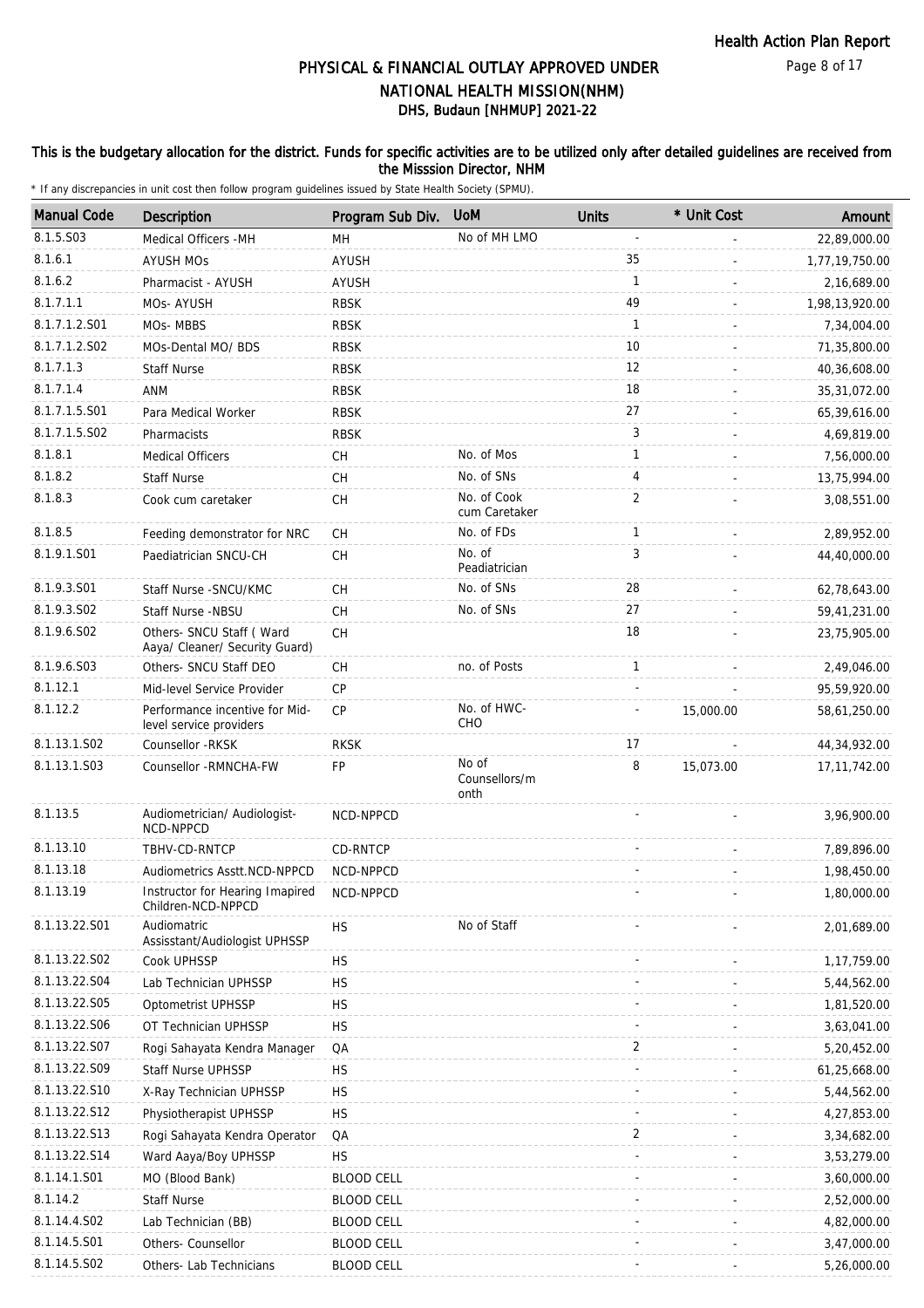#### This is the budgetary allocation for the district. Funds for specific activities are to be utilized only after detailed guidelines are received from the Misssion Director, NHM

| <b>Manual Code</b> | <b>Description</b>                                                                           | Program Sub Div.  | <b>UoM</b>                      | <b>Units</b> | * Unit Cost  | Amount       |
|--------------------|----------------------------------------------------------------------------------------------|-------------------|---------------------------------|--------------|--------------|--------------|
| 8.1.14.5.S03       | Others-Lab Attendant                                                                         | <b>BLOOD CELL</b> |                                 |              |              | 4,00,000.00  |
| 8.1.14.5.S05       | Others-Lab Attendant - BSU                                                                   | <b>BLOOD CELL</b> |                                 |              |              | 2,24,000.00  |
| 8.1.16.2.S01       | Cold Chain Handlers                                                                          | RI.               |                                 |              |              | 2,10,899.00  |
| 8.1.16.6.S01       | Data Entry Operator BB                                                                       | <b>BLOOD CELL</b> |                                 |              |              | 1,44,000.00  |
| 8.1.16.7.S02       | Sweeper- NCD- Blood bank                                                                     | <b>BLOOD CELL</b> |                                 |              |              | 1,44,000.00  |
| 8.1.16.7.S03       | Sweeper-NCD-Blood Storage<br>Unit                                                            | <b>BLOOD CELL</b> |                                 |              |              | 1,44,000.00  |
| 8.1.16.7.S05       | Cleaner -NRC                                                                                 | СH                | no. of Posts                    | 1            |              | 1,78,831.00  |
| 8.4.7              | Incentive to provider for PPIUCD FP<br>services @Rs 150 per PPIUCD<br>insertion              |                   | No of Cases                     | 10198        | 150.00       | 15,29,700.00 |
| 8.4.8              | Incentive to provider for PAIUCD FP<br>Services @Rs 150 per PAIUCD<br>insertion              |                   | No of Cases                     | 125          | 150.00       | 18,750.00    |
| 8.4.9              | Team based incentives for<br>Health & Wellness Centers<br>(H&WC Sub Center)                  | CP                | No of HWC                       |              | 11,000.00    | 42,98,250.00 |
| 8.4.10             | Team based incentives for<br>Health & Wellness Centers<br>(H&WC PHC)                         | CP                | No of HWC                       |              | 11,000.00    | 20,55,250.00 |
| 8.4.11             | Incentives under NVHCP for MO, CD-NVHCP<br>Pharmacist and LT                                 |                   |                                 |              |              | 22,200.00    |
| 8.4.12.S01         | HRP identification and follow up MH<br>for ANM                                               |                   | No of HRP                       | 1400         | 200.00       | 2,80,000.00  |
| 8.4.12.S03         | Performance based Incentives to FP<br>RMNCHA Counselors in Family<br>Planning                |                   | No of Cases                     | 277          | 50.00        | 13,850.00    |
| 8.4.12.S04         | RI Cold chain handlers incentive RI                                                          |                   | Lumpsump                        | 19           | 2,400.00     | 5,47,200.00  |
| 9.2.1.1.7          | Training of Staff Nurses/ANMs /<br>LHVs in SBA                                               | Nursing           |                                 | 1            | 10,86,520.00 | 10,86,520.00 |
| 9.2.1.2.4          | Orienation activities on vitamin A CH<br>supplemenation and Anemia<br>Mukta Bharat Programme |                   | No of Batch                     | 30           |              | 1,07,090.00  |
| 9.2.1.2.20         | Orientation on National<br>Deworming Day                                                     | <b>RKSK</b>       | per participant                 | 147          | 100.00       | 2,94,800.00  |
| 9.2.1.3.2.S01      | Otr.Review/orientation meeting<br>at Block Level for ANM                                     | <b>FP</b>         | No of<br>Orientation<br>meeting | 60           | 1,000.00     | 60,000.00    |
| 9.2.1.3.23         | Training of Medical officers<br>(Injectible Contraceptive<br>Trainings)                      | FP                | No of Batch                     | $\mathbf{1}$ | 41,800.00    | 41,800.00    |
| 9.2.1.3.24         | Training of AYUSH doctors<br>(Injectible Contraceptive<br>Trainings)                         | <b>FP</b>         | No of Batch                     | $\mathbf{1}$ | 22,800.00    | 22,800.00    |
| 9.2.1.3.25         | Training of Nurses (Staff<br>Nurse/LHV/ANM) (Injectible<br>Contraceptive Trainings)          | <b>FP</b>         | No of Batch                     | 1            | 35,800.00    | 35,800.00    |
| 9.2.1.3.27.S01     | FP-LMIS training-Urban Staffs<br>and others                                                  | FP                |                                 | $\mathbf{1}$ | 46,900.00    | 46,900.00    |
| 9.2.1.3.27.S02     | FP-LMIS training- ASHA Sangni<br>Refresher                                                   | <b>FP</b>         |                                 | 4            | 4,900.00     | 19,600.00    |
| 9.2.1.4.13.C       | Any other (please specify) Kishor RKSK<br>Swasyhya Manch                                     |                   | No of Events                    | 32           | 5,000.00     | 1,60,000.00  |
| 9.2.1.7.1.S01      | Training under Immunisation-<br><b>CCH</b>                                                   | RI                | Lumpsump                        |              |              | 64,200.00    |
| 9.2.1.7.1.S02      | Training under Immunisation-<br>Data Handler                                                 | $\mathsf{RI}$     | Lumpsump                        |              |              | 8,000.00     |
| 9.2.1.7.1.S03      | Training under Immunisation-<br>Health Worker                                                | R <sub>1</sub>    | Lumpsump                        |              |              | 7,39,200.00  |
| 9.2.2.6.3          | Kayakalp Trainings                                                                           | QA                | <b>Districts</b>                | $\mathbf{1}$ | 33,000.00    | 33,000.00    |
| 9.2.2.7.2          |                                                                                              |                   | No of                           |              |              |              |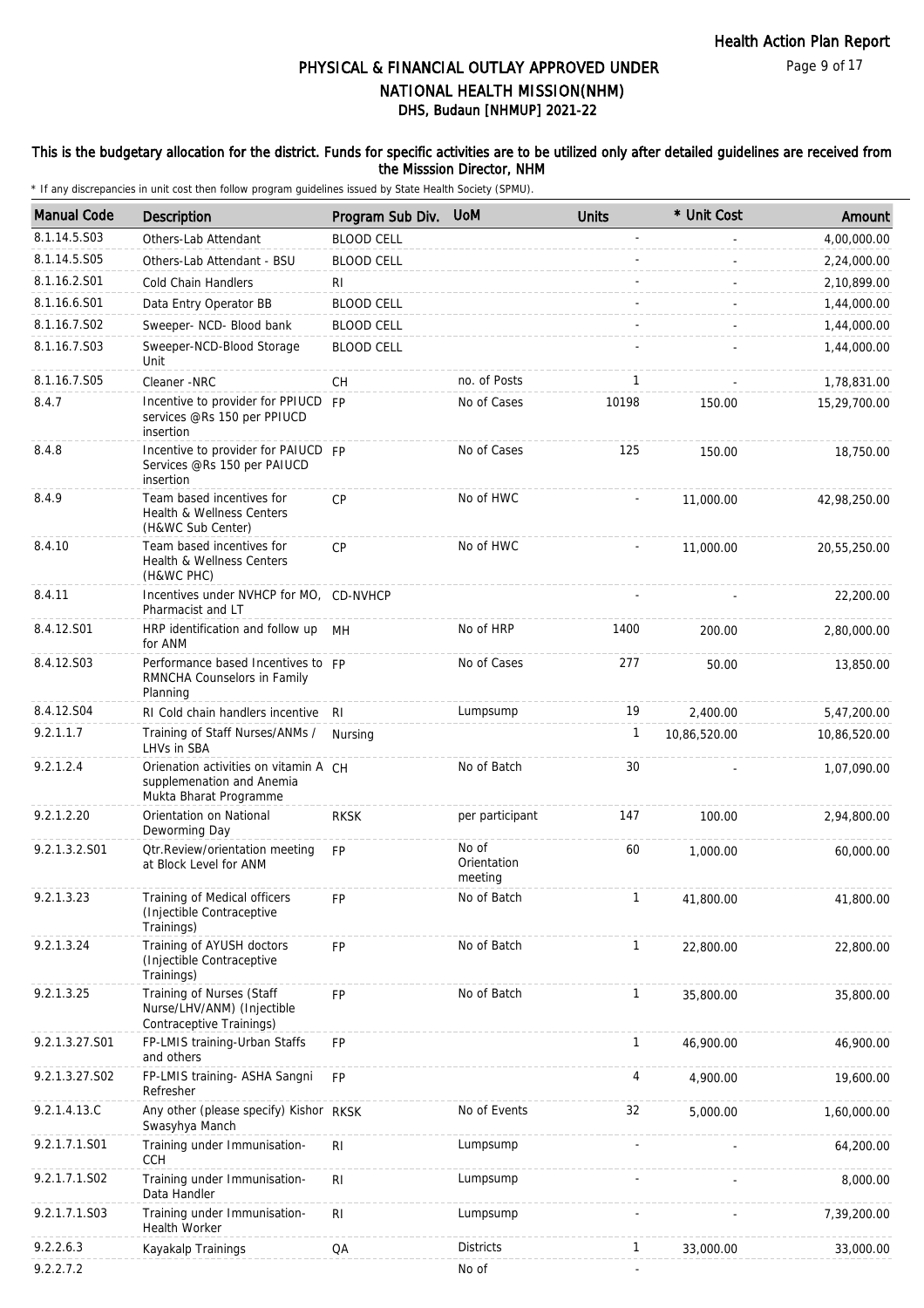### This is the budgetary allocation for the district. Funds for specific activities are to be utilized only after detailed guidelines are received from the Misssion Director, NHM

| <b>Manual Code</b> | <b>Description</b>                                                                                             | Program Sub Div. | <b>UoM</b>         | <b>Units</b> | * Unit Cost | Amount       |
|--------------------|----------------------------------------------------------------------------------------------------------------|------------------|--------------------|--------------|-------------|--------------|
|                    | Training cum review meeting for                                                                                | <b>MIS</b>       | Participants       |              |             | 69,300.00    |
| 9.2.2.7.3          | HMIS & MCTS at District level<br>Training cum review meeting for MIS                                           |                  | No of              |              |             | 2,26,800.00  |
|                    | HMIS & MCTS at Block level                                                                                     |                  | Participants       |              |             |              |
| 9.2.2.8.1          | Training on CPCH for CHOs                                                                                      | Nursing          | Lumpsump           | $\mathbf{1}$ |             | 56,13,000.00 |
| 9.2.2.8.2          | Multi-skilling of ASHA, MPW ay<br>HWCs (SHC & PHC)                                                             | <b>CP</b>        | Lumpsump           |              |             | 15,10,000.00 |
| 9.2.2.8.5.S01      | Training of MPW and Asha                                                                                       | CP               |                    |              |             | 3,70,000.00  |
| 9.2.2.8.5.S02      | Training of MO and SN                                                                                          | <b>CP</b>        |                    |              |             | 6,47,500.00  |
| 9.2.2.8.5.S03      | Cost of Yoga Sessions                                                                                          | <b>CP</b>        |                    |              |             | 4,93,500.00  |
| 9.2.3.1.5          | Data Managers (2days)                                                                                          | CD-IDSP          |                    |              |             | 18,400.00    |
| 9.2.3.2.1          | Training / Capacity Building<br>(Malaria)                                                                      | CD-NVBDCP        |                    |              |             | 5,04,000.00  |
| 9.2.3.4.1          | Trainings under RNTCP                                                                                          | CD-RNTCP         |                    |              |             | 3,70,000.00  |
| 9.2.3.4.2          | CME (Medical Colleges)                                                                                         | CD-RNTCP         |                    |              |             | 50,000.00    |
| 9.2.3.5.5          | 1 day training of DEO of the<br>Treatment sites (MTC/TCs)                                                      | CD-NVHCP         |                    |              |             | 3,000.00     |
| 9.2.4.2.1          | Training of PHC Medical Officers,<br>Nurses, Paramedical Workers &<br>Other Health Staff working<br>under NMHP | NCD-NMHP         | No of Distrcts     | $\mathbf{1}$ |             | 50,000.00    |
| 9.2.4.3.1          | Training of doctors and staff at<br>DH Level under NPHCE                                                       | <b>NCD-NPHCE</b> |                    | $\mathbf{1}$ |             | 40,000.00    |
| 9.2.4.4.1          | Trainings for District Tobacco<br>Control Centre                                                               | NCD-NTCP         |                    | $\mathbf{1}$ |             | 1,00,000.00  |
| 9.2.4.5.2          | District NCD Cell                                                                                              | NCD-NPCDCS       |                    | $\mathbf{1}$ |             | 2,00,000.00  |
| 9.2.4.9            | Trainings of Medical Officers,<br>Health Workers and Programme<br>officers under NPCCHH                        | NCD-NPCCHH       |                    | $\mathbf{1}$ |             | 70,000.00    |
| 9.5.29.13.S04.02   | Scaling up Nurse Mentoring<br>Program Honorarium                                                               | Nursing          |                    | $\mathbf{1}$ |             | 6,60,000.00  |
| 9.5.29.13.S04.03   | Scaling up Nurse Mentoring<br>Program Yearly TA DA                                                             | Nursing          |                    | $\mathbf{1}$ |             | 30,000.00    |
| 9.5.29.13.S04.04   | Scaling up Nurse Mentoring<br>Program Register                                                                 | Nursing          |                    | $\mathbf{1}$ |             | 3,750.00     |
| 9.2.3.6.1          | Trainings of Medical Officers and<br>Health Workers under NRCP                                                 | CD-NRCP          |                    |              |             | 72,450.00    |
| 9.1.4.2.S05        | Nurse Mentor                                                                                                   | Nursing          |                    | $\mathbf{1}$ |             | 24,65,352.00 |
| 10.1.1.S01         | Community Base Maternal death<br>Review                                                                        | MH               | No of CBMDR        | 187          |             | 1,12,200.00  |
| 10.1.1.S02         | Incentive for Ist Responder<br>Maternal Death                                                                  | MH               | No of<br>Responder | 56           |             | 56,000.00    |
| 10.1.2             | Child Death Review                                                                                             | <b>CH</b>        | No of Distrcts     | $\mathbf{1}$ |             | 12,29,700.00 |
| 10.3.1.2           | Sentinel surveillance Hospital<br>recurrent                                                                    | CD-NVBDCP        |                    |              |             | 1,00,000.00  |
| 11.1.2.4.S01       | Celebration of New Born Care<br>Week                                                                           | <b>IEC</b>       | No of Distrcts     |              | 25,000.00   | 25,000.00    |
| 11.1.2.4.S02       | Celebration of Breastfeeding<br>Week                                                                           | <b>IEC</b>       |                    |              | 40,000.00   | 40,000.00    |
| 11.2.1.1           | Media Mix of Mid Media/ Mass<br>Media                                                                          | IEC              |                    | 16           |             | 1,70,000.00  |
| 11.1.3.1           | Media Mix of Mid Media/ Mass<br>Media                                                                          | IEC              |                    |              |             | 45,000.00    |
| 11.1.3.3           | IEC & promotional activities for<br>World Population Day<br>celebration                                        | <b>FP</b>        | No of Events       | 16           |             | 2,15,000.00  |
| 11.1.3.4           | IEC & promotional activities for<br>Vasectomy Fortnight celebration                                            | FP               | No of Events       | 16           |             | 1,55,000.00  |
| 11.1.3.6           | Any Other IEC/BCC activities FP                                                                                | IEC              |                    |              |             | 23,610.00    |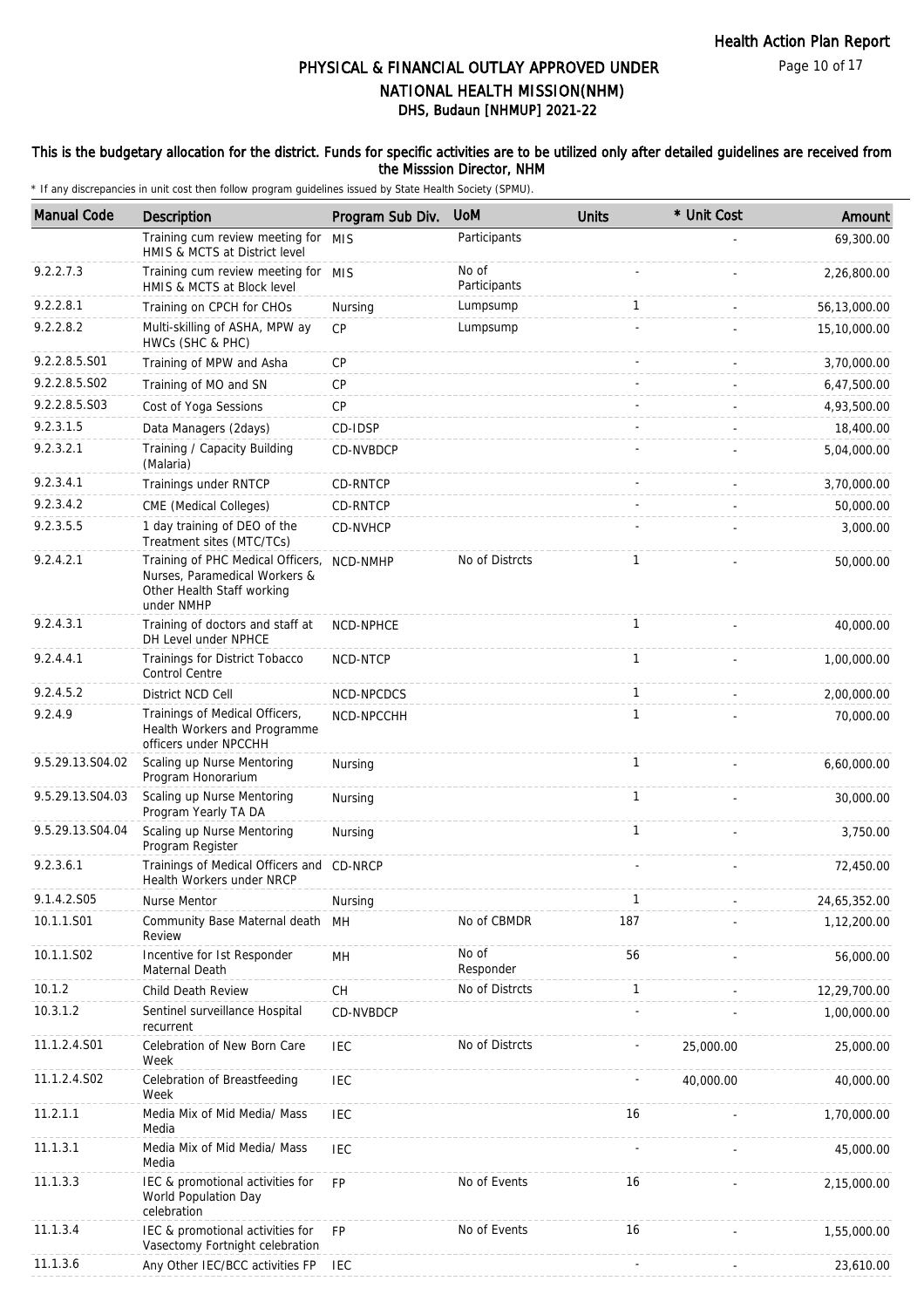#### This is the budgetary allocation for the district. Funds for specific activities are to be utilized only after detailed guidelines are received from the Misssion Director, NHM

| <b>Manual Code</b> | Description                                                                                                                                          | Program Sub Div.  | <b>UoM</b>          | <b>Units</b> | * Unit Cost | Amount       |
|--------------------|------------------------------------------------------------------------------------------------------------------------------------------------------|-------------------|---------------------|--------------|-------------|--------------|
| 11.1.5.2           | Any other IEC/BCC activities<br>(Wall Painting, Banner & Poster)                                                                                     | R <sub>l</sub>    | Lumpsump            | L.           |             | 2,77,650.00  |
| 11.1.6.1.S01       | Creating awareness on declining<br>sex ratio issue (PNDT)- Block<br>Level                                                                            | <b>FP</b>         | No of Events        | 15           | 10,000.00   | 1,50,000.00  |
| 11.1.6.1.S02       | Creating awareness on declining FP<br>sex ratio issue (PNDT)- District<br>Level                                                                      |                   | No of Events        | 1            | 25,000.00   | 25,000.00    |
| 11.1.7.1           | Health Education & Publicity for<br><b>NIDDCP</b>                                                                                                    | NCD-NIDDCP        | <b>Districts</b>    |              |             | 13,000.00    |
| 11.10.1.S04        | <b>VBD Promotional Activities</b>                                                                                                                    | <b>BLOOD CELL</b> |                     |              |             | 15,000.00    |
| 11.2.4             | IEC activities for Health &<br>Wellness centre (H&WC)                                                                                                | <b>CP</b>         |                     |              |             | 56,25,000.00 |
| 11.3.4             | IEC/BCC under NRCP: Rabies<br>Awareness and DO'S and Don'ts<br>in the event of Animal Bites                                                          | CD-NRCP           |                     |              |             | 4,67,058.00  |
| 11.3.6             | <b>IEC/BCC under NVHCP</b>                                                                                                                           | CD-NVHCP          |                     |              |             | 20,000.00    |
| 11.4.7             | IEC on Climate Sensitive<br>Diseases at Block, District and<br>State level - Air pollution, Heat<br>and other relevant Climate<br>Sensitive diseases | NCD-NPCCHH        |                     | 1            |             | 1,00,000.00  |
| 11.2.7.4           | Places covered with hoardings/<br>bill boards/ signage etc.                                                                                          | IEC               |                     |              | 4,500.00    | 8,10,000.00  |
| 11.2.7.5           | Usage of Folk media such as<br>Nukkad Natak/ mobile audio<br>visual services/ local radio etc.                                                       | <b>IEC</b>        |                     |              |             | 2,70,000.00  |
| 11.2.7.7           | State-level IEC Campaigns/Other IEC<br><b>IEC Campaigns</b>                                                                                          |                   |                     |              |             | 3,05,000.00  |
| 11.3.1.1           | IEC/BCC for Malaria                                                                                                                                  | CD-NVBDCP         |                     |              |             | 1,00,000.00  |
| 11.3.1.2           | IEC/BCC for Social mobilization<br>(Dengue and Chikungunya)                                                                                          | CD-NVBDCP         |                     |              |             | 20,000.00    |
| 11.3.2.1           | IEC/BCC: Mass media, Outdoor<br>media, Rural media, Advocacy<br>media for NLEP                                                                       | CD-NLEP           |                     |              |             | 98,000.00    |
| 11.3.3.1           | ACSM (State & district)                                                                                                                              | CD-RNTCP          |                     |              |             | 1,80,000.00  |
| 11.3.3.2           | TB Harega Desh Jeetega<br>Compaign                                                                                                                   | CD-RNTCP          |                     |              |             | 10,000.00    |
| 11.4.2.1           | Translation of IEC material and<br>distribution                                                                                                      | <b>NCD-NMHP</b>   | No of Distrcts      | $\mathbf{1}$ |             | 4,00,000.00  |
| 11.4.3.2           | Celebration of days-ie<br>International Day for older<br>persons                                                                                     | NCD-NPHCE         |                     | 1            |             | 2,00,000.00  |
| 11.4.4.1           | <b>IEC/SBCC for NTCP</b>                                                                                                                             | NCD-NTCP          |                     | 1            |             | 7,00,000.00  |
| 11.4.5.2           | IEC/BCC for District NCD Cell                                                                                                                        | NCD-NPCDCS        | No of Distrcts      | 1            |             | 3,00,000.00  |
| 11.4.5.3           | <b>IEC/BCC</b> activities for Universal<br>Screening of NCDs                                                                                         | NCD-NPCDCS        | No of Sub<br>Centre | 1            |             | 18,50,000.00 |
| 11.4.9.1.1         | <b>IEC for NPPCD</b>                                                                                                                                 | NCD-NPPCD         | Lumpsump            |              |             | 1,00,000.00  |
| 11.2.7.2           | <b>Targeting Naturally Occurring</b><br>Gathering of People/ Health Mela                                                                             | <b>IEC</b>        |                     |              |             | 5,91,000.00  |
| 12.1.1.1           | Printing of MDR formats                                                                                                                              | MH                | No of format        | 210          |             | 6,300.00     |
| 12.1.1.2           | Printing of MCP cards, safe<br>motherhood booklets etc.                                                                                              | MH                | No of MCP<br>card   | 130400       |             | 22,16,800.00 |
| 12.1.1.3           | Printing of labor room registers<br>and casesheets/ LaQshya related<br>printing                                                                      | MH                | No of Case<br>sheet | 62000        |             | 6,20,000.00  |
| 12.1.1.4           | Printing cost for MAA<br>programme                                                                                                                   | CH                | No of Distrcts      | 1            |             | 30,984.00    |
| 12.1.1.5           | Any other (Printing of CAC<br>Format)                                                                                                                | FP                | No of format        | 250          |             | 37,500.00    |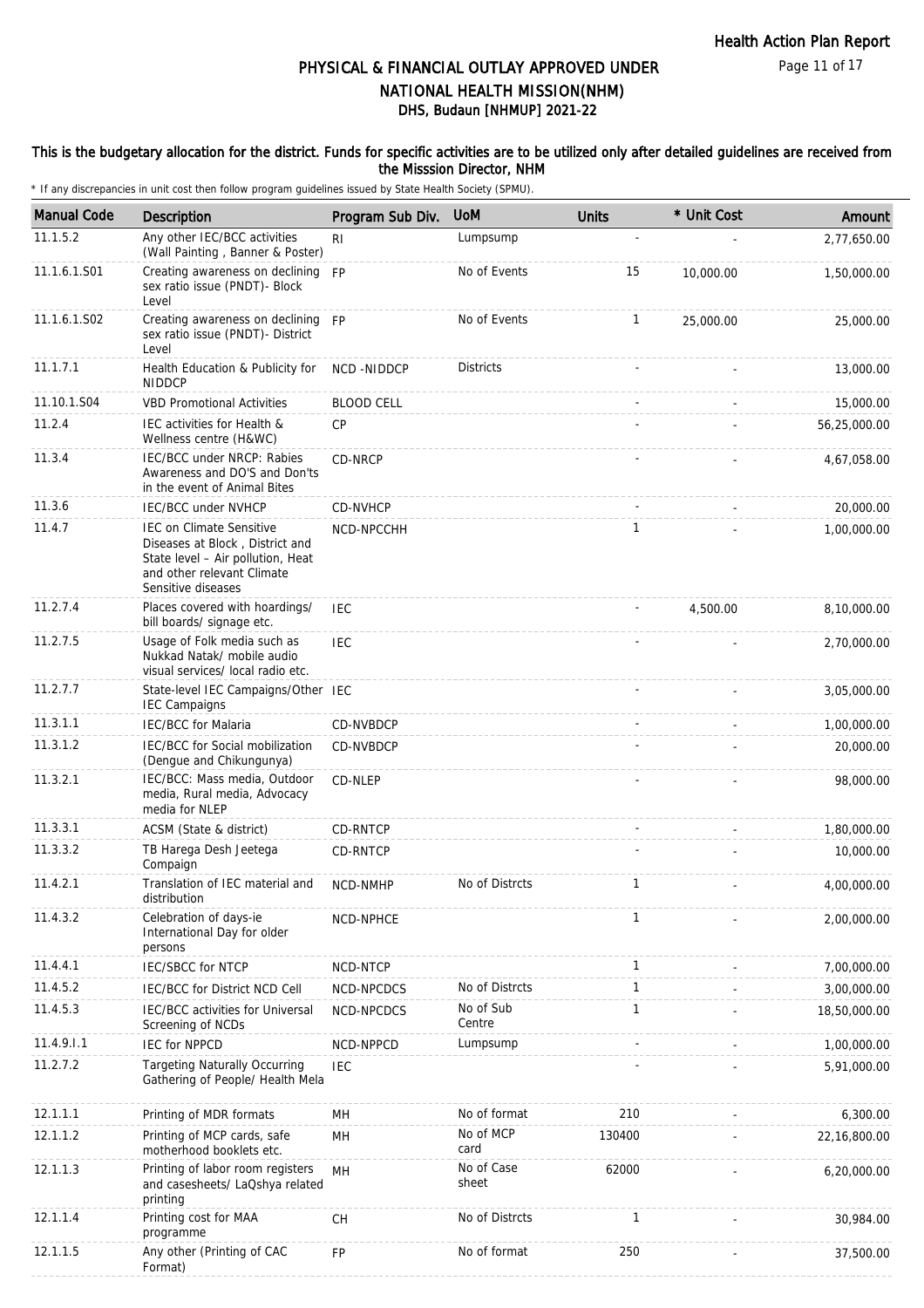#### This is the budgetary allocation for the district. Funds for specific activities are to be utilized only after detailed guidelines are received from the Misssion Director, NHM

| <b>Manual Code</b> | <b>Description</b>                                                                                                                                         | Program Sub Div.  | <b>UoM</b>                    | <b>Units</b> | * Unit Cost | Amount         |
|--------------------|------------------------------------------------------------------------------------------------------------------------------------------------------------|-------------------|-------------------------------|--------------|-------------|----------------|
| 12.1.2.4           | Printing of Child Death Review<br>formats                                                                                                                  | <b>CH</b>         | No of format                  | 112170       |             | 56,085.00      |
| 12.1.2.5           | Printing of compliance cards and CH<br>reporting formats for National<br>Iron Plus Initiative-for 6-59<br>months age group and for 5-10<br>years age group |                   | No of Register<br>/ Formats   | $\mathbf{1}$ |             | 33,566.00      |
| 12.1.2.6           | Printing of IEC materials and<br>reporting formats etc. for<br>National Deworming Day                                                                      | <b>RKSK</b>       |                               | 12650        |             | 6,50,700.00    |
| 12.1.2.7           | Printing of IEC Materials and<br>monitoring formats for IDCF                                                                                               | <b>CH</b>         | No of Distrcts                | $\mathbf{1}$ |             | 1,18,000.00    |
| 12.1.2.10          | Printing (SNCU data<br>management)                                                                                                                         | <b>CH</b>         | No of Units                   | $\mathbf{1}$ |             | 1,00,000.00    |
| 12.1.2.11          | Printing of HBNC referral cards<br>and other formats                                                                                                       | <b>CH</b>         | No of format                  | 744569       |             | 3,72,285.00    |
| 12.1.3.3           | Printing of FP Manuals,<br>Guidelines, etc.                                                                                                                | FP                | Lumpsump                      | $\mathbf{1}$ |             | 2,18,810.00    |
| 12.1.6.1           | Printing and dissemination of<br>Immunization cards, tally sheets,<br>monitoring forms etc.                                                                | R <sub>l</sub>    | No of<br><b>Benificieries</b> | 111577       |             | 11, 15, 770.00 |
| 12.3.4             | Printing for formats/registers<br>under NVHCP                                                                                                              | CD-NVHCP          |                               |              |             | 5,500.00       |
| 12.3.5.1           | Printing of form P,L, S under<br>IDSP progrm                                                                                                               | CD-IDSP           |                               |              |             | 60,320.00      |
| 12.3.6             | Printing fo formats for<br>monitoring and surrveilence<br><b>NRCP</b>                                                                                      | CD-NRCP           |                               |              |             | 1,41,464.00    |
| 12.2.8.S02         | Printing of Sub Centre and<br><b>VHSNC Register</b>                                                                                                        | <b>CP</b>         |                               |              |             | 2,12,220.00    |
| 12.2.2.1           | Printing of ASHA diary                                                                                                                                     | CP                | No of ASHA &<br>AF            |              |             | 5,37,425.00    |
| 12.2.2.2           | Printing of ASHA Modules and<br>formats                                                                                                                    | <b>CP</b>         | Lumpsump                      |              |             | 85,475.00      |
| 12.2.2.3           | Printing of CBAC format                                                                                                                                    | CP                |                               |              |             | 23,63,430.00   |
| 12.2.3.1           | Printing of cards for screening of<br>children for hemoglobinopathies                                                                                      | <b>BLOOD CELL</b> | Lumpsump                      |              |             | 25,000.00      |
| 12.2.4.1           | Printing of HMIS Formats                                                                                                                                   | <b>MIS</b>        | Lumpsump                      |              |             | 64,938.00      |
| 12.2.4.3           | Printing of MCTS follow-up<br>formats/ services due list/ work<br>plan                                                                                     | <b>MIS</b>        | No of ASHA                    | 2563         |             | 92,264.00      |
| 12.2.5.1           | Printing Activites for Ayushman<br>Bharat H&WC                                                                                                             | <b>CP</b>         | No.of Register                |              |             | 22,650.00      |
| 12.3.1.3           | Printing of recording and<br>reporting forms/registers for<br>Malaria                                                                                      | CD-NVBDCP         |                               |              |             | 25,000.00      |
| 12.3.2.1           | Printing works                                                                                                                                             | CD-NLEP           |                               |              |             | 25,000.00      |
| 12.3.3.1           | Printing (ACSM)                                                                                                                                            | CD-RNTCP          |                               |              |             | 4,10,000.00    |
| 12.3.3.2           | Printing                                                                                                                                                   | CD-RNTCP          |                               |              |             | 3,30,000.00    |
| 12.4.4.1           | Printing of Challan Books under<br><b>NTCP</b>                                                                                                             | NCD-NTCP          |                               | $\mathbf{1}$ |             | 21,000.00      |
| 12.4.5.1           | Patient referral cards at PHC<br>Level                                                                                                                     | NCD-NPCDCS        | No of PHC                     | 1            |             | 1,37,500.00    |
| 12.4.5.2           | Patient referral cards at Sub-<br>centre level                                                                                                             | NCD-NPCDCS        |                               |              |             | 4,62,500.00    |
| 13.2.1             | Assessments                                                                                                                                                | QA                | No of Units                   |              | 8,000.00    | 16,000.00      |
| 13.2.2             | Kayakalp Awards                                                                                                                                            | QA                |                               | 2            |             | 1,50,000.00    |
| 14.2.3.S02         | Implementation of FP-LMIS<br>District-Transportation Cost                                                                                                  | FP                | Yearly                        | 1            | 74,973.00   | 74,973.00      |
| 14.2.4.1           | Alternative vaccine delivery in                                                                                                                            | <b>RI</b>         | No of Session                 | 468          | 200.00      | 93,600.00      |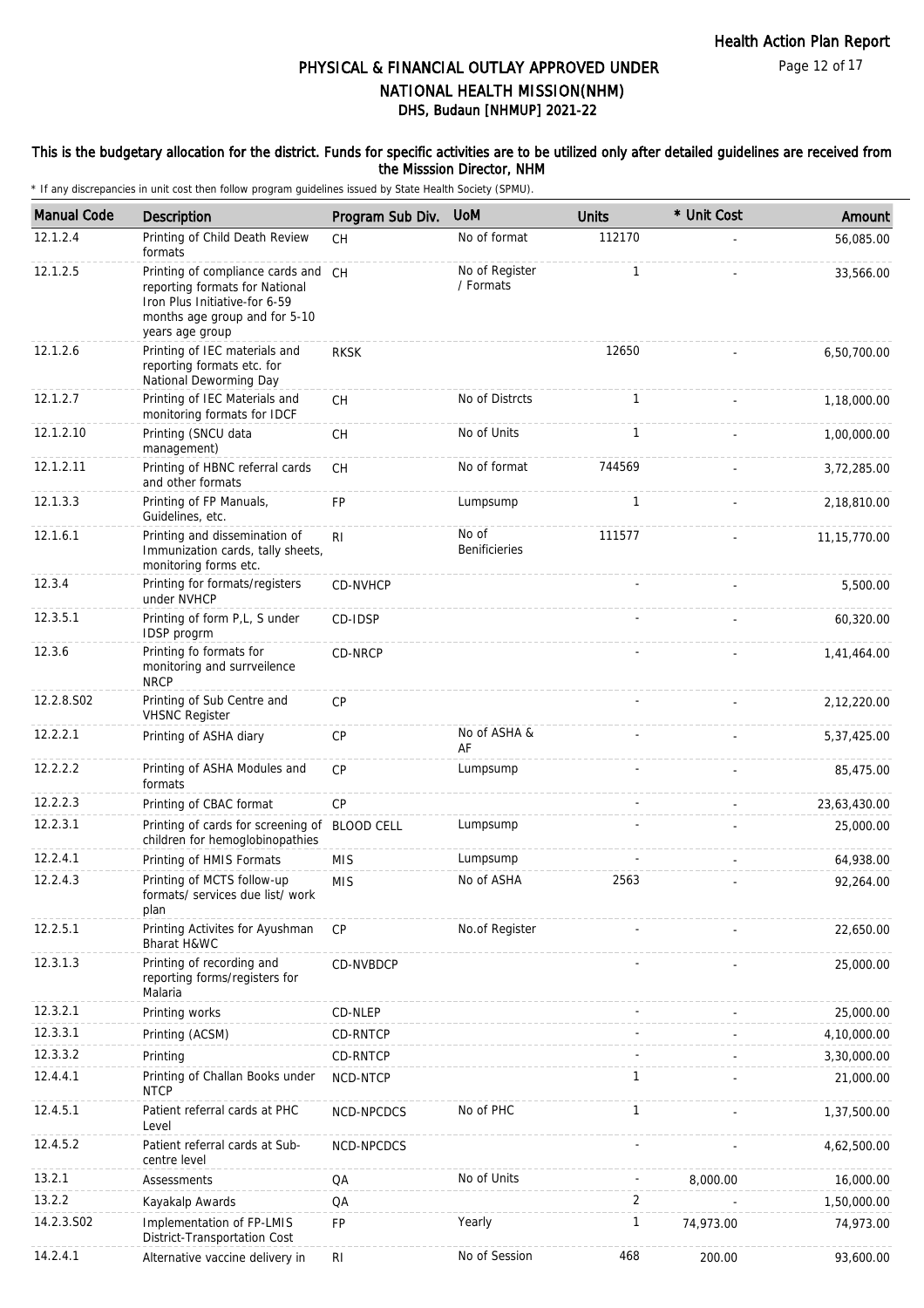#### This is the budgetary allocation for the district. Funds for specific activities are to be utilized only after detailed guidelines are received from the Misssion Director, NHM

| <b>Manual Code</b> | <b>Description</b>                                                                                                  | Program Sub Div. | <b>UoM</b>                              | <b>Units</b>   | * Unit Cost | Amount       |
|--------------------|---------------------------------------------------------------------------------------------------------------------|------------------|-----------------------------------------|----------------|-------------|--------------|
|                    | hard to reach areas                                                                                                 |                  |                                         |                |             |              |
| 14.2.5             | Alternative Vaccine Delivery in<br>other areas                                                                      | R <sub>l</sub>   | No of Session                           | 46428          | 90.00       | 41,78,520.00 |
| 14.2.6             | POL for vaccine delivery from<br>State to district and from district<br>to PHC/CHCs                                 | R <sub>l</sub>   | <b>Districts</b>                        | $\mathbf{1}$   | 2,00,000.00 | 2,00,000.00  |
| 14.2.7             | Cold chain maintenance                                                                                              | RI               | No of Points                            |                |             | 39,000.00    |
| 14.2.11            | Vehicle Hiring (NTEP)                                                                                               | CD-RNTCP         |                                         |                |             | 1,52,000.00  |
| 14.2.13            | Sample transportation cost<br>under NVHCP                                                                           | CD-NVHCP         |                                         |                |             | 12,000.00    |
| 14.2.14.S01        | Other Oprational Cost for State,<br>Regional and District Drug Ware<br>Houses                                       | RI.              |                                         |                |             | 13,22,148.00 |
| 15.4.2             | Reimbursement for cataract<br>operation for NGO and Private<br>Practitioners                                        | NCD-NPCB         | No of Cases                             |                |             | 45,80,640.00 |
| 15.3.3.3           | Private Provider Incentive                                                                                          | CD-RNTCP         |                                         | $\overline{a}$ |             | 8,64,800.00  |
| 15.3.1.2           | Inter-sectoral convergence                                                                                          | CD-NVBDCP        |                                         |                |             | 5,000.00     |
| 16.1.1.1.1         | State                                                                                                               | PM               |                                         | 41             |             | 12,300.00    |
| 16.1.1.4           | Prepare detailed operational plan RBSK<br>for RBSK across districts<br>(including cost of plan)                     |                  | No of Block                             | 15             | 500.00      | 7,500.00     |
| 16.1.1.6           | To develop micro plan at sub-<br>centre level                                                                       | RI.              | No of Sub<br>Centre                     | 311            | 100.00      | 31,100.00    |
| 16.1.1.7           | For consolidation of micro plans<br>at block level                                                                  | RI.              | No of Block                             | 24             | 1,000.00    | 24,000.00    |
| 16.1.1.9           | Others (Laptop and mobility<br>support for Dist. MI&E Officer)                                                      | <b>MIS</b>       |                                         |                |             | 56,400.00    |
| 16.1.2.1.6         | Review meetings/ workshops<br>under RKSK                                                                            | <b>RKSK</b>      |                                         | 4              |             | 32,000.00    |
| 16.1.2.1.7         | RBSK Convergence/Monitoring<br>meetings                                                                             | <b>RBSK</b>      | No of<br>Meetings                       | 3              | 500.00      | 22,500.00    |
| 16.1.2.1.14        | Quarterly review meetings<br>exclusive for RI at district level<br>with Block MOs, CDPO, and<br>other stake holders | R <sub>l</sub>   | No. of<br>Participants                  | 440            |             | 44,000.00    |
| 16.1.2.1.15        | Quarterly review meetings<br>exclusive for RI at block level                                                        | R <sub>l</sub>   | Lumpsump                                |                |             | 74,000.00    |
| 16.1.2.1.16        | <b>IDSP Meetings</b>                                                                                                | CD-IDSP          |                                         |                |             | 6,000.00     |
| 16.1.2.1.21        | Medical Colleges (Any meetings)                                                                                     | CD-RNTCP         |                                         |                |             | 10,000.00    |
| 16.1.2.1.22        | Monthly meeting with the<br>hospital staff                                                                          | NCD-NTCP         |                                         | 1              |             | 48,000.00    |
| 16.1.2.1.24        | Sensitization workshop/ Meeting<br>of the State Program Officers<br>and District level Health Officers              | NCD-NPCCHH       |                                         | 1              |             | 25,000.00    |
| 16.1.2.1.28.S01    | District Level MDR Review<br>Meeting                                                                                | MН               | No of District<br>level MDR<br>meetings | 6              |             | 18,000.00    |
| 16.1.2.2.3         | State/ District Quality Assurance<br>Unit (Monitoring & Supervision)                                                | QA               |                                         |                |             | 3,60,000.00  |
| 16.1.2.2.12        | District NCD Cell                                                                                                   | NCD-NPCDCS       |                                         | $\mathbf{1}$   |             | 2,00,000.00  |
| 16.1.2.2.13        | Supervision and Monitoring                                                                                          | CD-RNTCP         |                                         |                |             | 6,00,000.00  |
| 16.1.2.2.16        | Monitoring and Surveillance<br>(review meetings, Travel) under<br><b>NRCP</b>                                       | CD-NRCP          |                                         |                |             | 50,000.00    |
| 16.1.3.1.1         | Mobility Support for SPMU/State                                                                                     | ME               |                                         |                |             | 54,000.00    |
| 16.1.3.1.2         | Mobility and communication<br>support for RKSK district<br>coordinator/ consultant                                  | <b>RKSK</b>      | No of Visits                            | 1              | 300.00      | 31,800.00    |
| 16.1.3.1.13        | Vehicle Operation (POL) (NTEP)                                                                                      | CD-RNTCP         |                                         |                |             | 11,65,000.00 |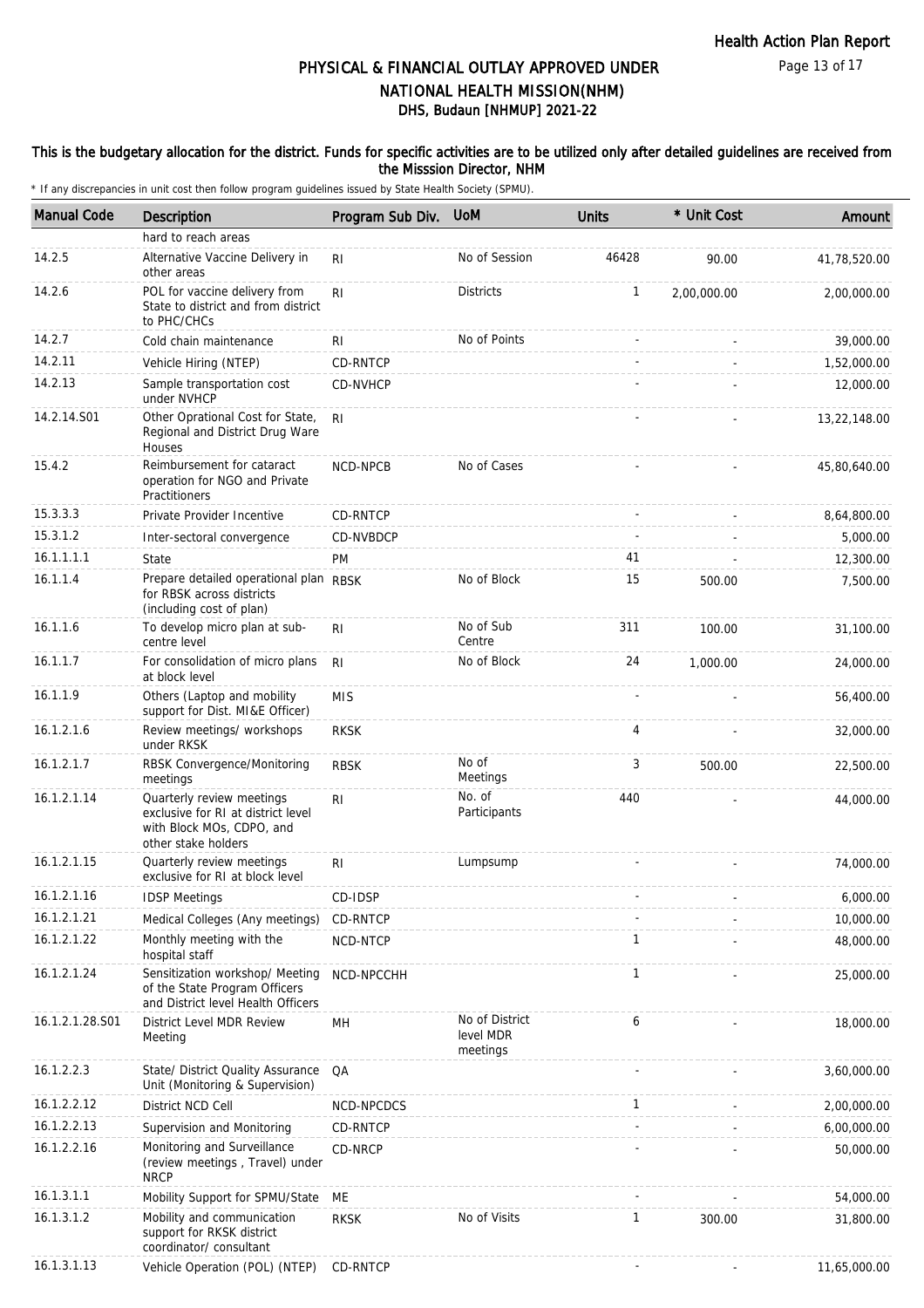Page 14 of 17

# DHS, Budaun [NHMUP] 2021-22 PHYSICAL & FINANCIAL OUTLAY APPROVED UNDER NATIONAL HEALTH MISSION(NHM)

#### This is the budgetary allocation for the district. Funds for specific activities are to be utilized only after detailed guidelines are received from the Misssion Director, NHM

| <b>Manual Code</b> | Description                                                                                                                                           | Program Sub Div. | <b>UoM</b>                                                      | <b>Units</b> | * Unit Cost | Amount       |
|--------------------|-------------------------------------------------------------------------------------------------------------------------------------------------------|------------------|-----------------------------------------------------------------|--------------|-------------|--------------|
| 16.1.3.1.14        | Vehicle hiring (NTEP)                                                                                                                                 | CD-RNTCP         |                                                                 |              |             | 5,94,000.00  |
| 16.1.3.1.18.2      | Hiring of Operational Vehicle<br>under NTCP                                                                                                           | NCD-NTCP         |                                                                 | $\mathbf{1}$ |             | 4,80,000.00  |
| 16.1.3.3.1         | PM activities for World<br>Population Day' celebration<br>(Only mobility cost): funds<br>earmarked for district level<br>activities                   | <b>FP</b>        | No of Events                                                    | $\mathbf{1}$ | 20,000.00   | 20,000.00    |
| 16.1.3.3.2         | PM activities for Vasectomy<br>Fortnight celebration (Only<br>mobility cost): funds earmarked<br>for district level activities                        | <b>FP</b>        | No of Events                                                    | $\mathbf{1}$ | 5,000.00    | 5,000.00     |
| 16.1.3.3.3.S01     | Mobility Support for District -<br>M&E                                                                                                                | МE               | 02 Taxis hired<br>at Dist. for SS<br>@33000/Vehic<br>le         | 24           | 33,000.00   | 7,92,000.00  |
| 16.1.3.3.3.S03     | Mobilty Support for CHO TA/DA                                                                                                                         | <b>CP</b>        | No. of CHO                                                      |              | 500.00      | 7,81,500.00  |
| 16.1.3.3.5         | Mobility Costs for ASHA<br>Resource Centre/ASHA<br>Mentoring Group (Kindly Specify)                                                                   | <b>CP</b>        |                                                                 |              |             | 10,000.00    |
| 16.1.3.3.7         | Mobility Support for supervision<br>for district level officers.                                                                                      | R <sub>l</sub>   | No of Distrcts                                                  |              |             | 3,00,000.00  |
| 16.1.3.3.8         | MOBILITY: Travel Cost, POL,<br>etc. during outbreak<br>investigations and field visits for<br>monitoring programme activities<br>at DSU on need basis | CD-IDSP          |                                                                 |              |             | 2,70,000.00  |
| 16.1.3.3.9         | Monitoring, Evaluation &<br>Supervision & Epidemic<br>Preparedness (Only Mobility<br>Expenses)                                                        |                  |                                                                 |              |             | 1,98,000.00  |
| 16.1.3.3.10        | Travel expenses - Contractual<br>Staff at District level                                                                                              | CD-NLEP          |                                                                 |              |             | 25,000.00    |
| 16.1.3.3.11        | Mobility Support: District Cell                                                                                                                       | CD-NLEP          |                                                                 |              |             | 1,50,000.00  |
| 16.1.3.3.12        | Medical Colleges (All service<br>delivery to be budgeted under<br>B.30)                                                                               | CD-RNTCP         |                                                                 |              |             | 12,000.00    |
| 16.1.3.3.13        | Miscellaneous/ Travel                                                                                                                                 | NCD-NMHP         |                                                                 | 1            |             | 5,00,000.00  |
| 16.1.3.3.14        | <b>Enforcement Squads</b>                                                                                                                             | NCD-NTCP         |                                                                 | $\mathbf{1}$ |             | 10,000.00    |
| 16.1.3.3.16        | District NCD Cell (TA, DA, POL)                                                                                                                       | NCD-NPCDCS       |                                                                 | 1            |             | 2,00,000.00  |
| 16.1.3.3.17.S01    | Mission Parivar Vikas Campaign                                                                                                                        | FP               | No of<br>Campaign                                               | 28           | 1,000.00    | 28,000.00    |
| 16.1.3.3.17.S04    | Mobility Support for District<br>Maternal Health Consultant                                                                                           | MН               | No fo<br>Mentoring &<br>Support visit                           | 12           |             | 1,20,000.00  |
| 16.1.3.4.1         | PM activities for World<br>Population Day' celebration<br>(Only mobility cost): funds<br>earmarked for block level<br>activities                      | <b>FP</b>        | No of Events                                                    | 15           | 1,000.00    | 15,000.00    |
| 16.1.3.4.2         | PM activities for Vasectomy<br>Fortnight celebration (Only<br>mobility cost): funds earmarked<br>for block level activities                           | <b>FP</b>        | No of Events                                                    | 15           | 1,000.00    | 15,000.00    |
| 16.1.3.4.3.S01     | Mobility for Supportive<br>Supervision At Block Level-M&E                                                                                             | ME               | 01 Taxi hired<br>at Block level<br>for SS<br>@33000/Vehic<br>le |              | 33,000.00   | 59,40,000.00 |
| 16.1.3.4.3.S02     | Mobility Support &<br>Commnication cost for BCPM                                                                                                      | CP               | No. of BCPM                                                     |              | 5,100.00    | 9,18,000.00  |
| 16.1.3.4.5.S01     | Communication Cost for HWC                                                                                                                            | CP               |                                                                 |              |             | 6,51,250.00  |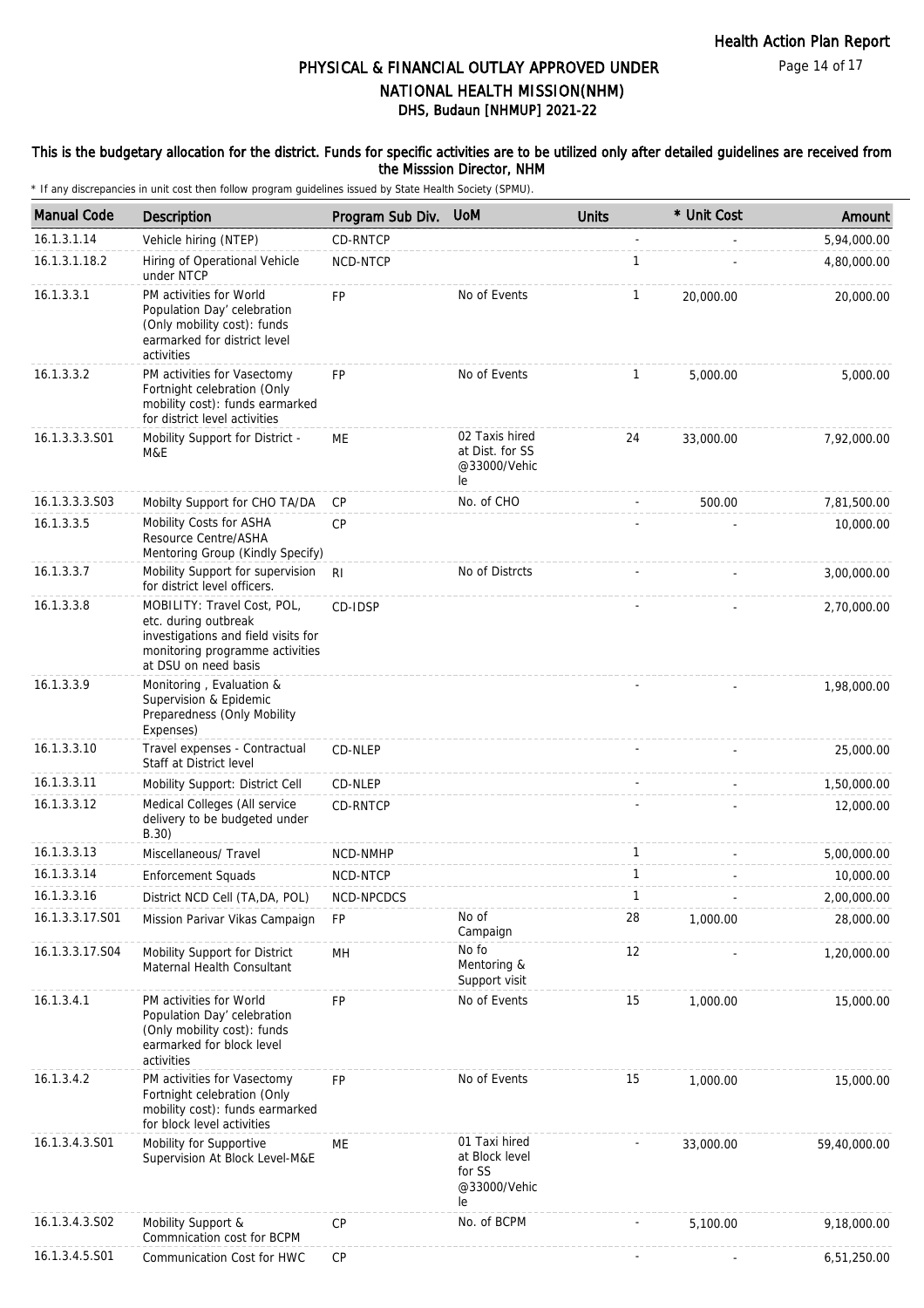Page 15 of 17

## DHS, Budaun [NHMUP] 2021-22 PHYSICAL & FINANCIAL OUTLAY APPROVED UNDER NATIONAL HEALTH MISSION(NHM)

#### This is the budgetary allocation for the district. Funds for specific activities are to be utilized only after detailed guidelines are received from the Misssion Director, NHM

| <b>Manual Code</b> | <b>Description</b>                                                                                | Program Sub Div. | <b>UoM</b>                           | <b>Units</b> | * Unit Cost | Amount         |
|--------------------|---------------------------------------------------------------------------------------------------|------------------|--------------------------------------|--------------|-------------|----------------|
|                    | Staff                                                                                             |                  |                                      |              |             |                |
| 16.1.4.1.1         | JSY Administrative Expenses                                                                       | MН               | As per<br>Deliveries<br>Load         |              |             | 38, 16, 160.00 |
| 16.1.4.1.5         | Office expenses on telephone,<br>fax, Broadband Expenses &<br>Other Miscellaneous<br>Expenditures | CD-IDSP          |                                      |              |             | 2,40,000.00    |
| 16.1.4.1.10        | Office Operation (Miscellaneous) CD-RNTCP                                                         |                  |                                      |              |             | 4, 17, 500.00  |
| 16.1.4.1.11        | Tobacco Cessation Centre (TCC): NCD-NTCP<br>Office Expenses                                       |                  |                                      | 1            |             | 1,00,000.00    |
| 16.1.4.2.1         | District Quality Assurance Unit<br>(Operational cost)                                             | QA               |                                      |              |             | 4,92,000.00    |
| 16.1.4.2.4         | Office operation & Maintenance - CD-NLEP<br><b>District Cell</b>                                  |                  |                                      |              |             | 35,000.00      |
| 16.1.4.2.5         | District Cell - Consumables                                                                       | CD-NLEP          |                                      |              |             | 30,000.00      |
| 16.1.4.2.6         | Operational expenses of the<br>district centre : rent, telephone<br>expenses, website etc.        | NCD-NMHP         |                                      | 1            |             | 10,000.00      |
| 16.1.4.2.8         | District Tobacco Control Cell<br>(DTCC): Misc./Office Expenses                                    | NCD-NTCP         |                                      | $\mathbf{1}$ |             | 5,00,000.00    |
| 16.1.4.2.9         | District NCD Cell (Contingency)                                                                   | NCD-NPCDCS       |                                      | 1            |             | 1,00,000.00    |
| 16.1.4.3.1         | SNCU Data management<br>(excluding HR)                                                            | <b>CH</b>        | No of Units                          | $\mathbf{1}$ | 1,00,000.00 | 60,000.00      |
| 16.1.5.2.1         | Minor repairs and AMC of<br>IT/office equipment supplied<br>under IDSP                            | CD-IDSP          |                                      |              |             | 10,000.00      |
| 16.1.5.2.4         | Vehicle Operation (Maintenance)                                                                   | CD-RNTCP         |                                      |              |             | 45,000.00      |
| 16.1.5.3.1         | PM activities under Micronutrient RI<br>Supplementation Programme                                 |                  | Lumpsump                             |              |             | 3,92,000.00    |
| 16.1.5.3.3         | Concurrent Audit system                                                                           | <b>FD</b>        |                                      |              |             | 1,44,000.00    |
| 16.1.5.3.7         | Epidemic preparedness (Dengue<br>& Chikungunya)                                                   | CD-NVBDCP        |                                      |              |             | 20,000.00      |
| 16.1.5.3.16.S05    | DPMU Operational Cost                                                                             | <b>HR</b>        |                                      | $\mathbf{1}$ |             | 13,76,220.00   |
| 16.1.5.3.16.S06    | <b>BPMU Oprational Cost</b>                                                                       | <b>HR</b>        |                                      | 15           |             | 31,25,520.00   |
| 16.1.5.3.16.S09    | Oprational Cost for RBSK                                                                          | <b>RBSK</b>      | No of DEIC<br>Manager                | $\mathbf{1}$ | 10,000.00   | 10,000.00      |
| 16.1.5.3.16.S10    | Operational cost of RBSK-MHT                                                                      | <b>RBSK</b>      | No of Team                           | 30           | 14,000.00   | 4,20,000.00    |
| 16.1.5.3.16.S15    | Office & Administrative Expence<br>for State & District Rabies<br>Program                         | CD-NRCP          |                                      |              |             | 12,000.00      |
| 16.1.5.3.16.S18    | Office operational cost & other<br>office expences unedr NPCB                                     | NCD-NPCB         |                                      |              |             | 1,00,000.00    |
| 16.1.5.3.16.S22.   | Pol & Opex of DG set of Vaccine<br>Storage at District level & other<br>Cold Chain Point under RI | R <sub>l</sub>   | <b>Districts</b>                     |              | 1,20,000.00 | 1,20,000.00    |
| 16.1.5.3.16.S25    | Operational Cost for District<br>Maternal Health Consultant                                       | MН               | No of monthly<br>operational<br>cost |              |             | 1,20,000.00    |
| 16.2.1.S11         | Contigency District PCPNDT Cell                                                                   | FP               | No of<br>District/Month              | 1            | 5,000.00    | 5,000.00       |
| 16.2.2.S03         | District Level Mobility Support<br>for PNDT Team                                                  | <b>FP</b>        | No of Distrcts                       | 1            | 50,000.00   | 50,000.00      |
| 16.3.2.S01         | Mobility Support for HMIS &<br><b>MCTS Block Level</b>                                            | <b>MIS</b>       |                                      | 15           |             | 54,000.00      |
| 16.3.3.S01         | Operational cost for HMIS &<br>MCTS-AMC                                                           | <b>MIS</b>       |                                      |              |             | 1,45,200.00    |
| 16.3.3.S02         | Operational cost for HMIS &<br>MCTS-Internet                                                      | <b>MIS</b>       |                                      |              |             | 2,16,000.00    |
| 16.3.3.S03         | Operational cost for HMIS &                                                                       | <b>MIS</b>       |                                      |              |             | 3,06,000.00    |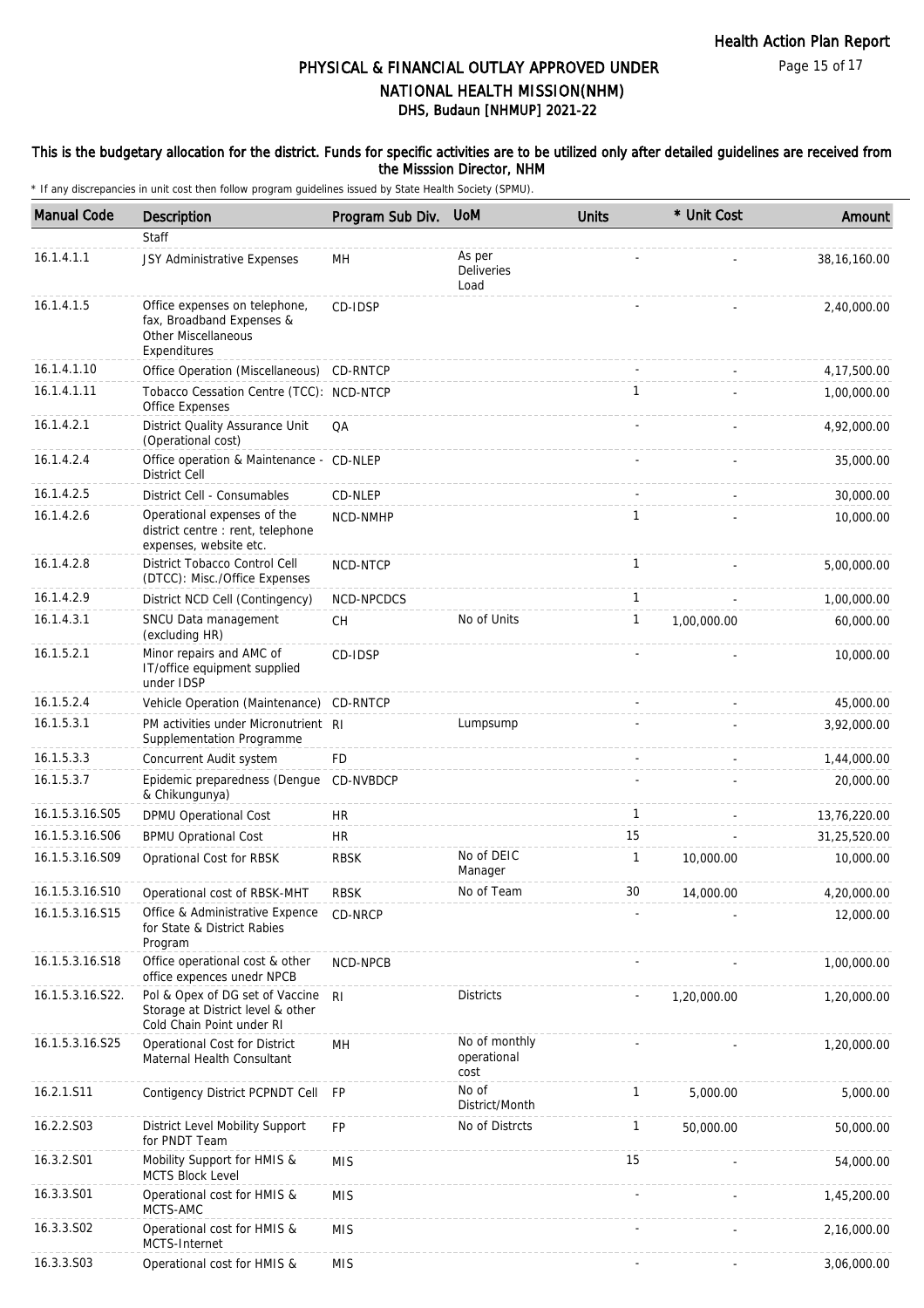Page 16 of 17

# DHS, Budaun [NHMUP] 2021-22 PHYSICAL & FINANCIAL OUTLAY APPROVED UNDER NATIONAL HEALTH MISSION(NHM)

#### This is the budgetary allocation for the district. Funds for specific activities are to be utilized only after detailed guidelines are received from the Misssion Director, NHM

| <b>Manual Code</b> | Description                                                                      | Program Sub Div. | <b>UoM</b>                      | <b>Units</b>   | * Unit Cost | Amount         |
|--------------------|----------------------------------------------------------------------------------|------------------|---------------------------------|----------------|-------------|----------------|
|                    | MCTS-Office Expenditure                                                          |                  |                                 |                |             |                |
| 16.3.3.S04         | Operational cost for HMIS &<br>MCTS-Recurring Charges for<br><b>ANMOL Tablet</b> | <b>MIS</b>       |                                 | 456            |             | 16,41,600.00   |
| 16.4.2.1.1.S01     | District Programme Manager                                                       | <b>HR</b>        |                                 | 1              |             | 6,61,632.00    |
| 16.4.2.1.1.S02     | <b>District Community Process</b><br>Manager                                     | <b>HR</b>        |                                 | 1              |             | 5,38,488.00    |
| 16.4.2.1.1.S04     | <b>District Accounts Manager</b>                                                 | <b>HR</b>        |                                 | $\mathbf{1}$   |             | 5,38,488.00    |
| 16.4.2.1.1.S05     | District Data Cum Account<br>Assistant                                           | <b>HR</b>        |                                 | 1              |             | 3,67,548.00    |
| 16.4.2.1.1.S06     | DEIC manager                                                                     | <b>RBSK</b>      |                                 | 1              |             | 1,98,000.00    |
| 16.4.2.1.1.S09     | Support Staff                                                                    | <b>HR</b>        |                                 | 1              |             | 2,00,775.00    |
| 16.4.2.1.1.S11     | District M I & E Officer                                                         | <b>MIS</b>       |                                 |                |             | 1,80,000.00    |
| 16.4.2.1.2.S01     | <b>RKSK Consultant</b>                                                           | <b>RKSK</b>      |                                 | $\mathbf{1}$   |             | 4,82,252.00    |
| 16.4.2.1.2.S02     | District Consultant (MH)                                                         | MH               | No of District<br>Consultant MH | $\mathbf{1}$   |             | 5,29,200.00    |
| 16.4.2.1.2.S04     | District Hospital Quality Manager QA                                             |                  |                                 | $\overline{2}$ |             | 10.97.610.00   |
| 16.4.2.1.2.S05     | <b>District Consultant Quality</b><br>Assurance                                  | QA               |                                 | $\mathbf{1}$   |             | 4,80,000.00    |
| 16.4.2.1.8.S01     | Programme cum Admin. Asst.                                                       | QA               |                                 | $\mathbf{1}$   |             | 2,34,915.00    |
| 16.4.2.2.2.S01     | District Epidemiologist-CD-IDSP                                                  | CD-IDSP          |                                 |                |             | 9,18,918.00    |
| 16.4.2.2.2.S02     | District Leprosy Consultant-CD-<br><b>NLEP</b>                                   | CD-NLEP          |                                 |                |             | 5,82,422.00    |
| 16.4.2.2.4.S01     | Sr PMDT-TB HIV Coodinators                                                       | CD-RNTCP         |                                 |                |             | 4,68,846.00    |
| 16.4.2.2.4.S02     | PPM Coordinator-RNTCP                                                            | CD-RNTCP         |                                 |                |             | 4,69,000.00    |
| 16.4.2.2.4.S03     | District Programme Coordinator-<br><b>RNTCP</b>                                  | CD-RNTCP         |                                 |                |             | 5,59,000.00    |
| 16.4.2.2.5.S01     | District Data Manager-CD-IDSP                                                    | CD-IDSP          |                                 |                |             | 3,91,822.00    |
| 16.4.2.2.6.S01     | Senior Treatment<br>Supervisor(STS)                                              | <b>CD-RNTCP</b>  |                                 |                |             | 36,66,570.00   |
| 16.4.2.2.6.S03     | Senior TB Lab Supervisor (STLS)                                                  | CD-RNTCP         |                                 |                |             | 31,39,220.00   |
| 16.4.2.2.7.S01     | Accountant- Full time                                                            | <b>CD-RNTCP</b>  |                                 |                |             | 3,85,000.00    |
| 16.4.3.1.1.S01     | Block Programme Manager                                                          | <b>HR</b>        |                                 | 15             |             | 60,64,920.00   |
| 16.4.3.1.1.S02     | <b>Block Account Manager</b>                                                     | <b>HR</b>        |                                 | 15             |             | 50,12,640.00   |
| 16.4.3.1.1.S03     | <b>Block Community Process</b><br>Manager                                        | CP               |                                 |                |             | 43,69,296.00   |
| 16.4.3.1.9.S03     | Data Entry Operator-HR                                                           | <b>HR</b>        |                                 | 2              |             | 5,57,040.00    |
| 16.4.3.1.9.S04     | Data Entry Operator-MCTS OPR<br>820 MIS                                          | <b>MIS</b>       |                                 | 15             |             | 39,54,960.00   |
| 16.4.3.1.9.S05     | Data Entry Operator-MIS<br>Outsource                                             | <b>MIS</b>       |                                 | 18561          |             | 92,805.00      |
| 16.4.3.1.9.S07     | Data Entry Operator-RI                                                           | R <sub>l</sub>   |                                 |                |             | 2,37,510.00    |
| 16.4.3.1.9.S08     | Data Entry Operator-RNTCP                                                        | CD-RNTCP         |                                 |                |             | 1,62,373.00    |
| 16.4.3.1.9.S11     | Data Entry Operator- CD-IDSP                                                     | CD-IDSP          |                                 |                |             | 25, 12, 043.00 |
| 16.4.3.1.9.S13     | Data Entry Operator- NBCP-<br><b>District</b>                                    | NCD-NPCB         |                                 |                |             | 1,60,606.00    |
| 17.2.1             | Telemedicine/ teleconsultation<br>facility under Ayushman Bharat<br>H&WC         | CP               |                                 |                |             | 18,06,000.00   |
| 17.8.S05           | Internet Cost to ASHA & AF at<br><b>HWC</b>                                      | <b>CP</b>        | No of ASHA &<br>AF              |                | 200.00      | 22,68,000.00   |
| 18.1.4             | Counseling training for Service<br>Provider                                      | FP               | No of Batch                     | $\mathbf{1}$   | 15,400.00   | 15,400.00      |
| U.1.1.1.2          | Support for implementation of<br><b>NVBDCP</b>                                   | CD-NVBDCP        |                                 |                |             | 11,96,500.00   |
| U.1.3.1            | Operational Expenses of UPHCs                                                    | <b>NUHM</b>      | No of UPHC                      | 5              | 8,000.00    | 4,80,000.00    |